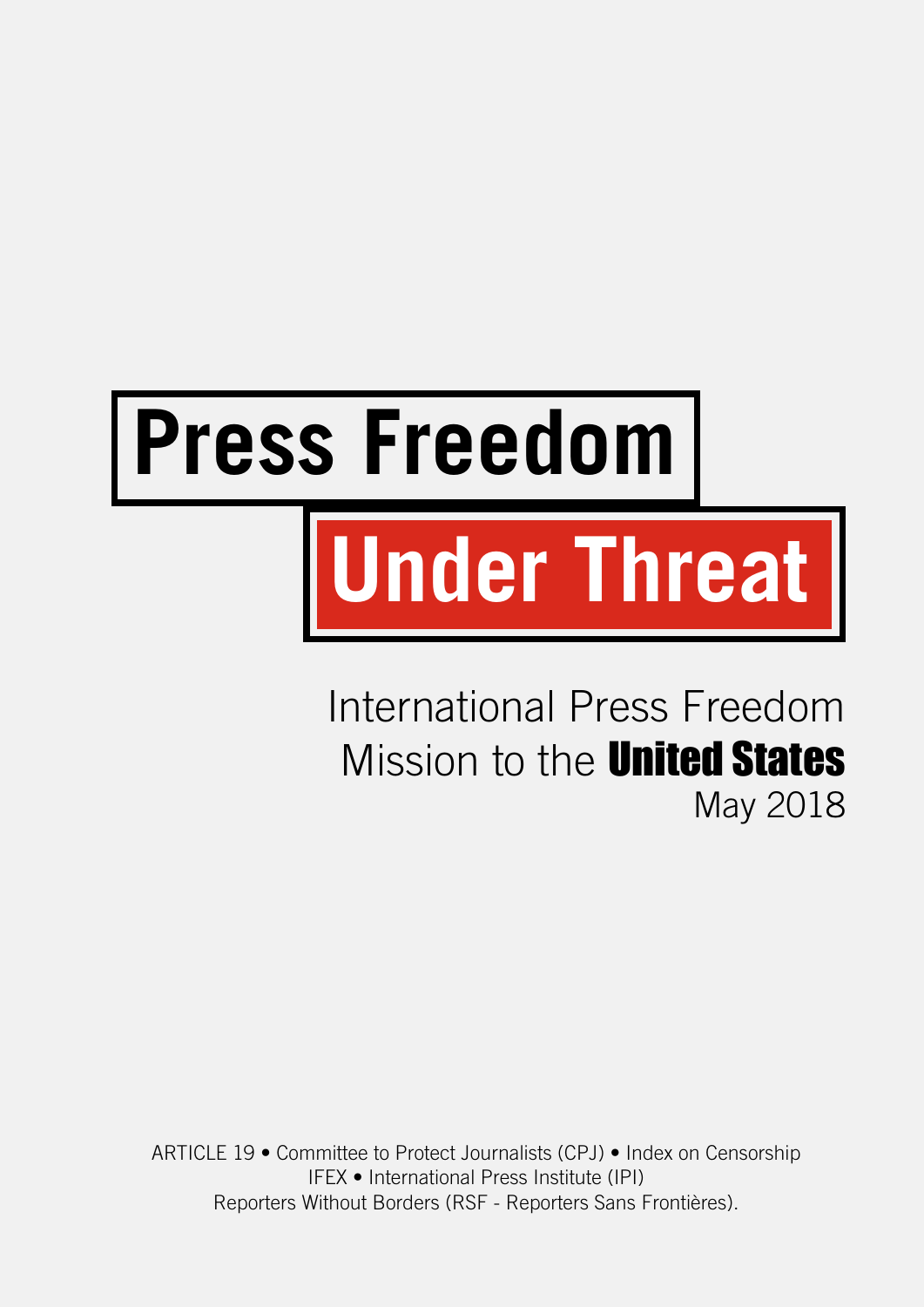Mission Report by ARTICLE 19, Committee to Protect Journalists (CPJ), Index on Censorship, IFEX, International Press Institute (IPI), and Reporters Without Borders (RSF - Reporters Sans Frontières).

First published May 2018

**ARTICLE 19** Free Word Centre 60 Farringdon Road London, EC1R 3GA United Kingdom www.article19.org

Thank you to all of the media organizations and journalists who took the time to meet with us and share their views.

Text and analysis by contributing organizations:



### **Published under Creative Commons License 3.0**

About Creative Commons License 3.0: This work is provided under the Creative Commons Attribution-Non-Commercial-ShareAlike 2.5 license. You are free to copy, distribute and display this work and to make derivative works, provided you: 1) give credit to ARTICLE 19; 2) do not use this work for commercial purposes; 3) distribute any works derived from this publication under a license identical to this one. To access the full legal text of this license, please visit: <http://creativecommons.org/licenses/by-nc-sa/2.5/legalcode>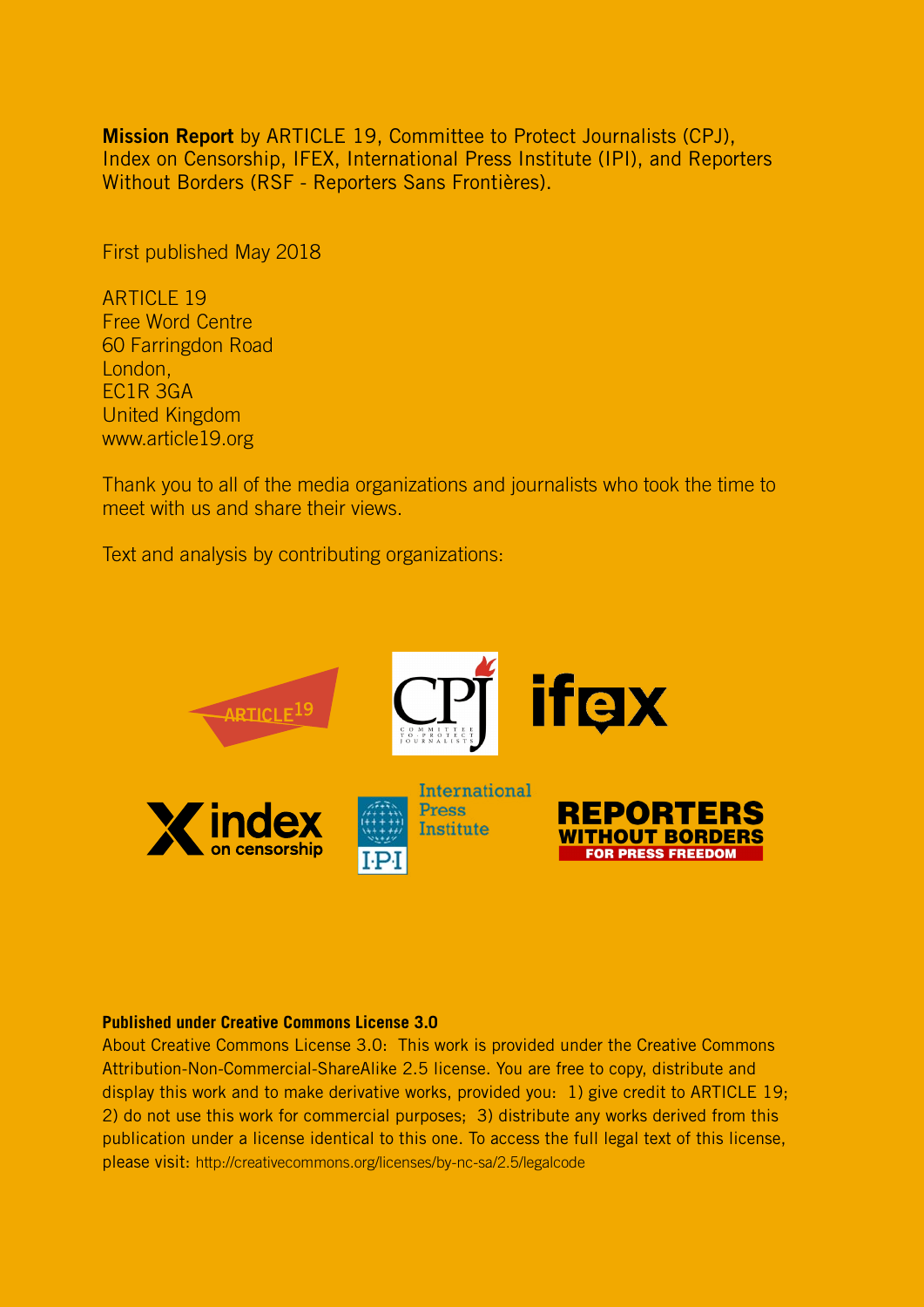# **Contents**

| <b>Executive Summary</b>       | 6  |
|--------------------------------|----|
| 1. Introduction                | 9  |
| 2. Context                     | 11 |
| 3. Areas of Concern            | 13 |
| 3.1 Protests and public events | 13 |
| 3.2. Crossing the border       | 19 |
| 3.3. Source protection         | 22 |
| 3.4. Free flow of information  | 24 |
| 3.5. Deteriorating rhetoric    | 27 |
| 4. Local Media                 | 30 |
| <b>5. Recommendations</b>      | 32 |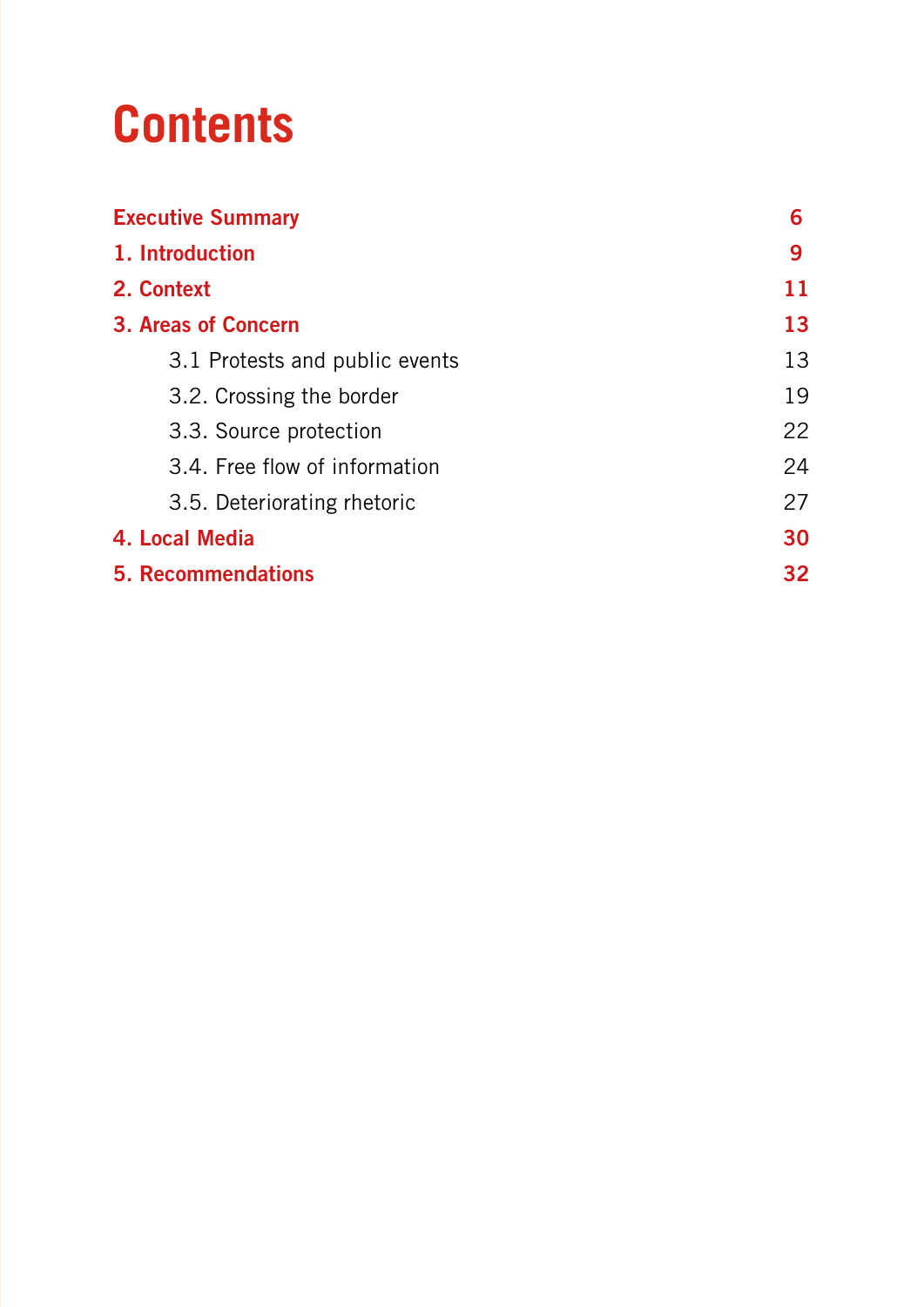# <span id="page-3-0"></span>**Executive Summary**

In recent years, press freedom organizations have become increasingly concerned by the challenges faced by the media in the United States (US). These challenges include: record numbers of prosecutions against whistleblowers; the restriction of public information, on the grounds of national security; the direct stigmatization of media workers by politicians; and physical attacks and arbitrary arrests of journalists by law enforcement officials.

These concerns inspired an unprecedented press freedom mission to the US in January 2018. Through interviews with journalists in Texas, Missouri, Wisconsin, Illinois and Washington DC, the mission gained a deeper understanding of the challenges media workers face locally and nationally. This short mission only scratched the surface of the complex issues at stake, however, our findings still paint a perturbing picture for press freedom in the US. Despite this, we also found that in some sectors the press was bolstered and further emboldened by the challenges they face.

This report outlines five intersecting areas of concern, which are fundamental to the protection of media freedom.

### $(1)$  Protests and public events

The physical safety of journalists covering protests or major events is essential for press freedom. We received reports of journalists being arrested and even assaulted by law enforcement officials at a local and state level. Law enforcement officials have also refused to recognize the rights of journalists to report freely on events of public interest. This lack of understanding of journalists' rights and examples of open hostility towards the media are particular issues of concern. While, this does not reflect a federal policy, it is paramount that state and local authorities ensure the safety of journalists and the freedom to report on matters of public interest.

### $(2)$  Crossing the border

Reports from journalists indicate an increase in border stop and searches of media workers. We heard about 18 journalists who have been subject to a total of 95 more detailed secondary stop and searches since 2008. Of these, ten were forced to hand over their cellphones. Journalists have little legal protection when it comes to electronic device searches. Press freedom groups have also been monitoring cases in which journalists have been denied entry into the US. Submitting journalists to searches or denying them entry not only makes their work increasingly difficult but sends a negative message about press freedom globally.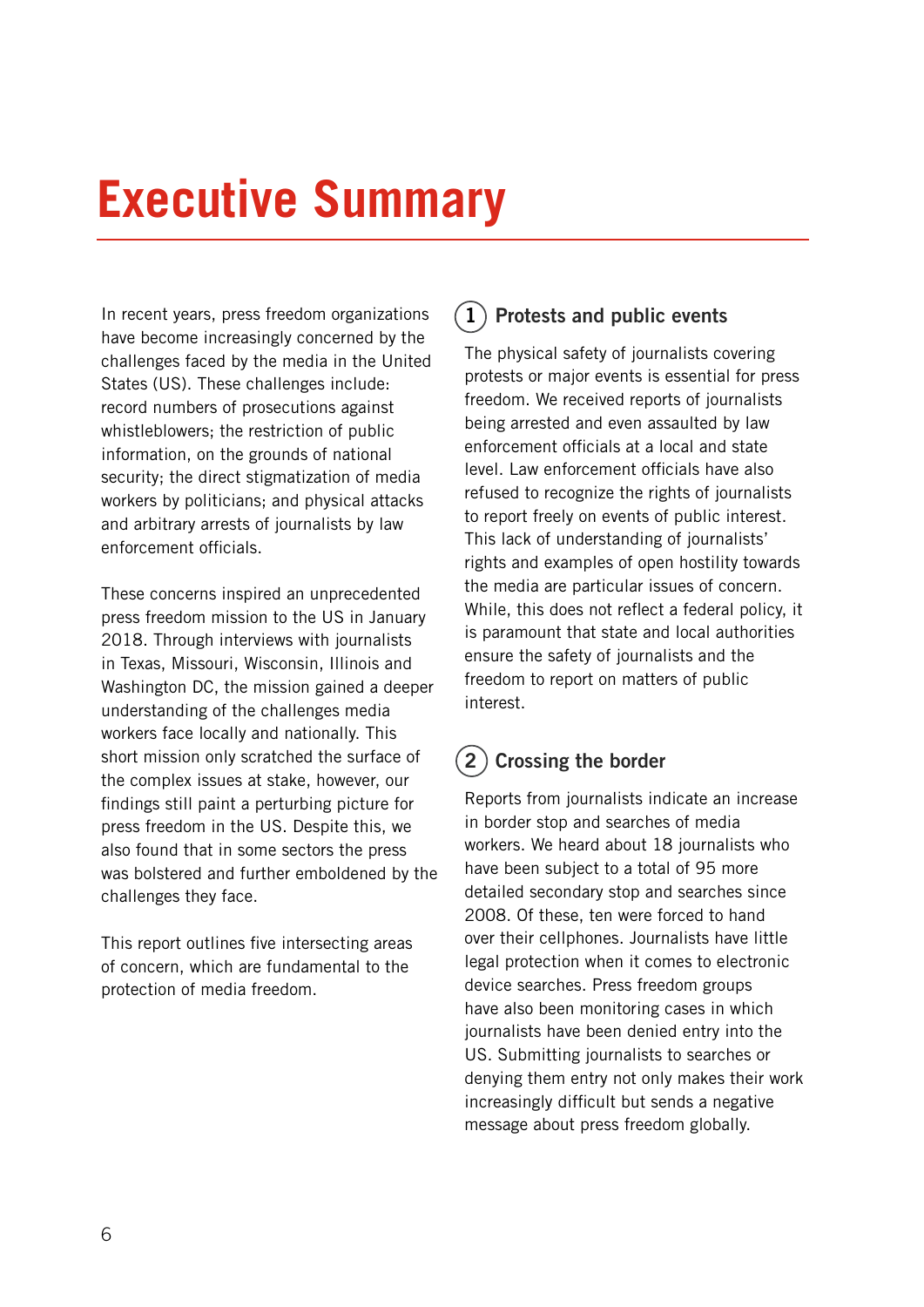### 3 Source protection

Investigative journalism relies on sources and whistleblowers to uncover major stories and issues of public interest. Over recent years, the protection of sources had been weakened by a number of prosecutions, particularly the increasing use of the Espionage Act 1917. These prosecutions rocketed under the Obama administration. Other troubling developments include: the Department of Justice seeking to review its media subpoena guidelines; Attorney General Jeff Sessions, failing to promise that he will follow the current guidelines; and assertions that the Department will seek to imprison whistleblowers. The mission considers that this shift reflects forthright rhetoric by President Trump who has likened those who leak information to Nazis. $1$  Targeting journalists' sources and a crackdown on whistleblowers could restrict the reporting of public interest issues and prevent important information being made public.

### $(4)$ Free flow of information

The US has a freedom of information law that should, in principle, make it easier for journalists to uncover information that is of interest to the public. However, the mission found that the system is lethargic and frequently unresponsive. We received reports of untimely and obstructive responses from official bodies and the inconsistent application of the law and its guidelines, particularly concerning the fee-waiver for journalists and the rejection of requests on grounds of national security under overly broad and arbitrary guidelines.

### 5 Deteriorating rhetoric

There has been a change in the political landscape in which media workers have found themselves, particularly over the past two years. The rhetoric that Trump and his administration have used to disparage and discredit the media, before and after the 2016 election, is of grave concern. Political leaders' words have ramifications beyond the immediate news cycle. It appears that members of the public and other local authority or political figures have felt emboldened by the media strategy of the current administration and journalists have found themselves subject to increasing abuse, harassment, and threats, particularly online.

Press freedom relies on the safety of journalists and their sources. In order for media freedom to thrive, journalists need the freedom to report and access information in the public interest and we need political representatives who facilitate this freedom, even when they receive criticism. By openly and aggressively targeting journalists and media outlets, the current US administration

<sup>1</sup> [https://www.independent.co.uk/news/donald-trump-russia-claims-dossier-report-tweet-unverified-krem]( https://www.independent.co.uk/news/donald-trump-russia-claims-dossier-report-tweet-unverified-kremlin-fabrication-a7521456.html)[lin-fabrication-a7521456.html]( https://www.independent.co.uk/news/donald-trump-russia-claims-dossier-report-tweet-unverified-kremlin-fabrication-a7521456.html)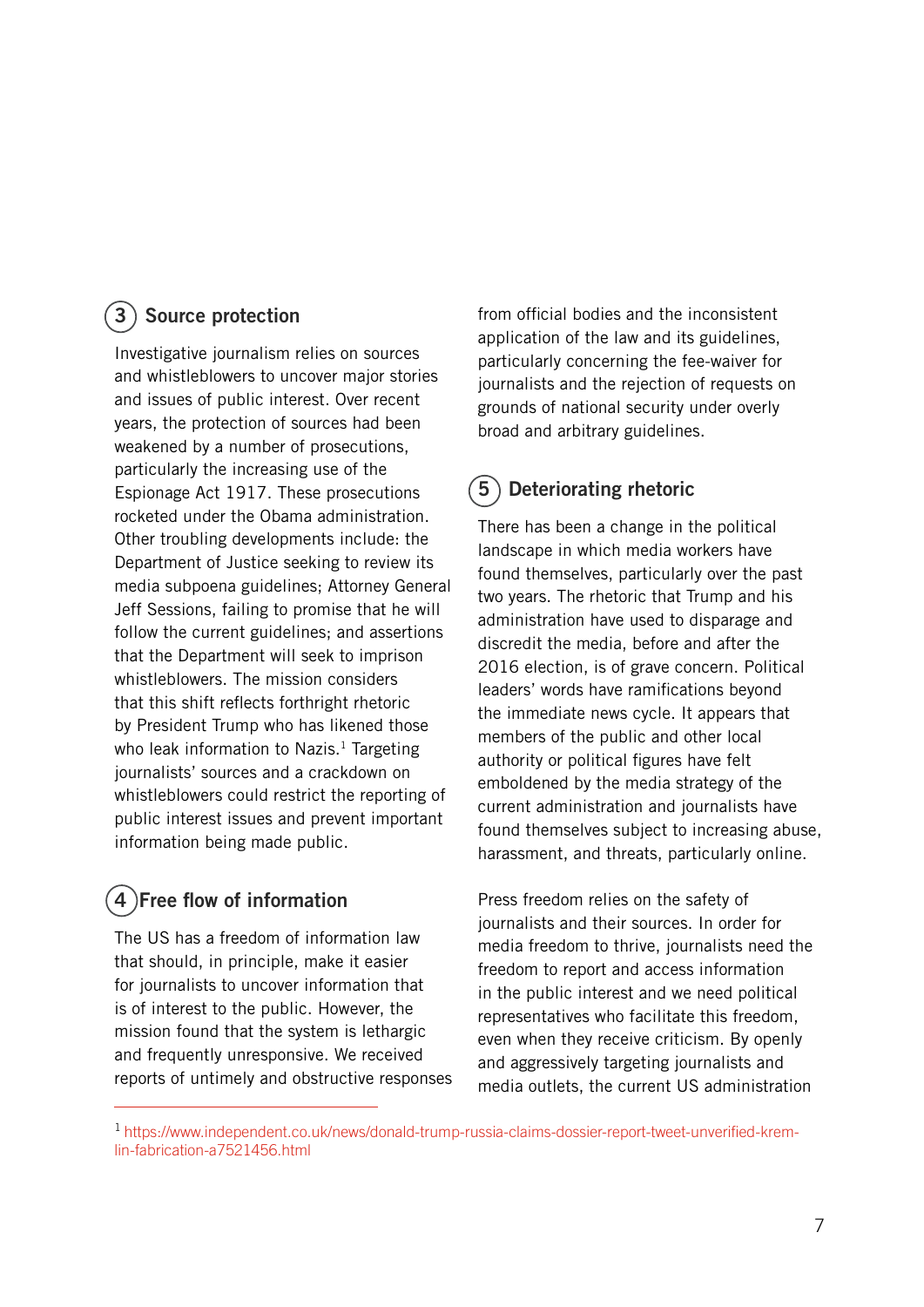risks undermining media freedom and creates a culture where journalists find themselves unprotected.

### **Self-censorship**

Journalists do not operate in a vacuum and the press is subject to economic, political, and social pressures that have an impact on its freedom to report openly. The mission received reports, particularly from local media, where economic or political pressures had led to questions of self-censorship. If the issues identified in this report are not addressed, self-censorship could become a greater challenge for the US media. What happens to media freedom in the US also has implications beyond its borders

The mission found inspiration in the many professional, brave and determined journalists whom we met. While our findings are a serious cause for concern in the US and beyond, they are by no means a terminal diagnosis for press freedom in the US. The recommendations gathered in this report if followed, would pave the way for strengthened media freedom in the US.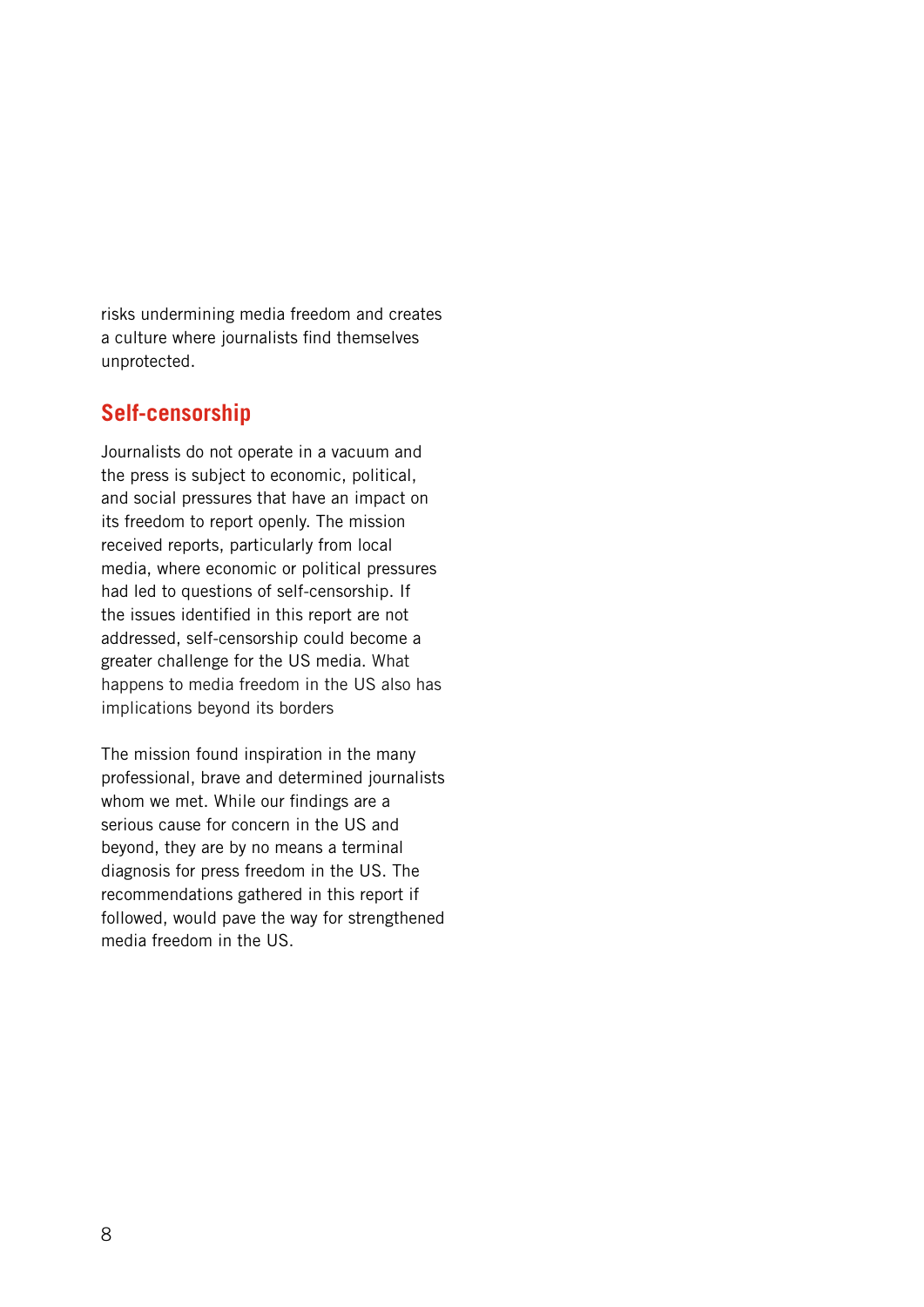# <span id="page-6-0"></span>**1. Introduction**

Independent journalism holds the powerful to account and shines light on the most pressing issues of our day. It seeks to inform, to ignite, to inspire and to spark debate. However, despite strong protection of press freedom through the First Amendment, press freedom organizations have found themselves increasingly concerned about a roll-back of media freedom in the US.

In January 2018, a delegation of global press freedom organizations undertook an unprecedented mission to the US, in response to concerns about threats to journalists and heightened anti-press rhetoric in the year since Trump took office.

The mission, organized by the Committee to Protect Journalists (CPJ) and International Freedom of Expression Exchange (IFEX), also included ARTICLE 19, Index on Censorship, International Press Institute (IPI) and Reporters Without Borders (RSF - Reporters Sans Frontières).

Between January 15 and 17, the mission carried out fact-finding visits to Columbia and St. Louis in Missouri, and Houston in Texas to gather examples of the challenges faced by local media. Remote interviews were conducted with journalists in Wisconsin and Illinois. Meetings with senior policymakers

and national media took place in Washington between January 18 and 19.

Our aims were to provide global press freedom groups with an on-the-ground understanding of the situation in the US; to bring attention to the deterioration of press freedom to a national and global audience; and to show solidarity with our US colleagues.

This report provides an overview of our findings, including recommendations to federal and state authorities and other stakeholders. The report does not provide an exhaustive list of issues or cases across the US, nor does it necessarily reflect the official positions of all the participating organizations.

Despite these threats, the US media is still one of the most free, thanks to the protections of the First Amendment. But press freedom organizations worldwide have an interest in what happens to media freedom in the US because of the implications beyond its borders. Venezuelan leader Nicolás Maduro turned to Trump's 'fake news' defense to brush aside criticism of constitutional changes amid an ongoing crisis. $2$  Syrian President Bashar al-Assad dismissed an Amnesty International report on the torture and execution of thousands of detainees as

<sup>2</sup> [https://www.theguardian.com/us-news/2018/jan/25/how-trumps-fake-news-gave-authoritarian-leaders-a](https://www.theguardian.com/us-news/2018/jan/25/how-trumps-fake-news-gave-authoritarian-leaders-a-new-weapon)[new-weapon](https://www.theguardian.com/us-news/2018/jan/25/how-trumps-fake-news-gave-authoritarian-leaders-a-new-weapon)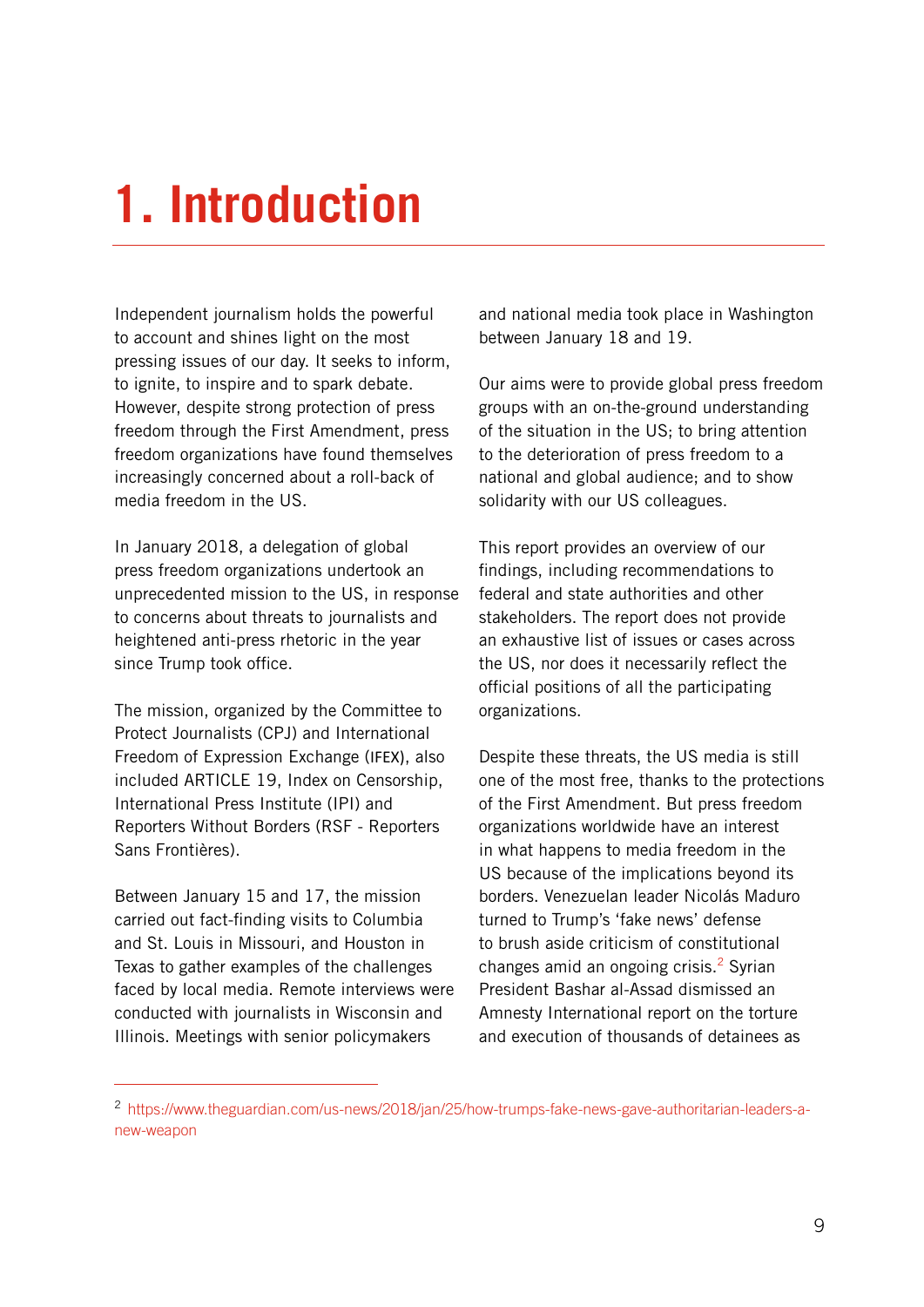"forged" in the "fake news era"<sup>3</sup>. Aung San Suu Kyi's government in Myanmar has sought to deflect accusations of ethnic cleansing of the Rohingya people with the claim of 'fake news' while conducting a broader crackdown on press freedom.<sup>4</sup> The China state news agency Xinhua also called the *New York Times* report on torture of Chinese lawyer Xie Yang "fake news".<sup>5</sup>

What happens in the US affects all of us. Our freedom to know, to criticize and to question those who hold power over us is reliant on the free flow of pluralistic and independent information. In our ever-smaller global world, some domestic policy is felt as keenly abroad as at home.

<sup>3</sup> [https://www.yahoo.com/news/exclusive-defiant-assad-tells-yahoo-news-torture-report-is-fake](https://www.yahoo.com/news/exclusive-defiant-assad-tells-yahoo-news-torture-report-is-fake-news-100042667.html?soc_src=social-sh&soc_trk=tw)[news-100042667.html?soc\\_src=social-sh&soc\\_trk=tw](https://www.yahoo.com/news/exclusive-defiant-assad-tells-yahoo-news-torture-report-is-fake-news-100042667.html?soc_src=social-sh&soc_trk=tw)

<sup>4</sup> [https://www.facebook.com/state.counsellor/photos/pcb.1113877308746484/1113876728746542/?](https://www.facebook.com/state.counsellor/photos/pcb.1113877308746484/1113876728746542/?type=3&theater) [type=3&theater](https://www.facebook.com/state.counsellor/photos/pcb.1113877308746484/1113876728746542/?type=3&theater)

<sup>&</sup>lt;sup>5</sup> [http://www.china.org.cn/china/Off\\_the\\_Wire/2017-03/02/content\\_40387499.htm](http://www.china.org.cn/china/Off_the_Wire/2017-03/02/content_40387499.htm)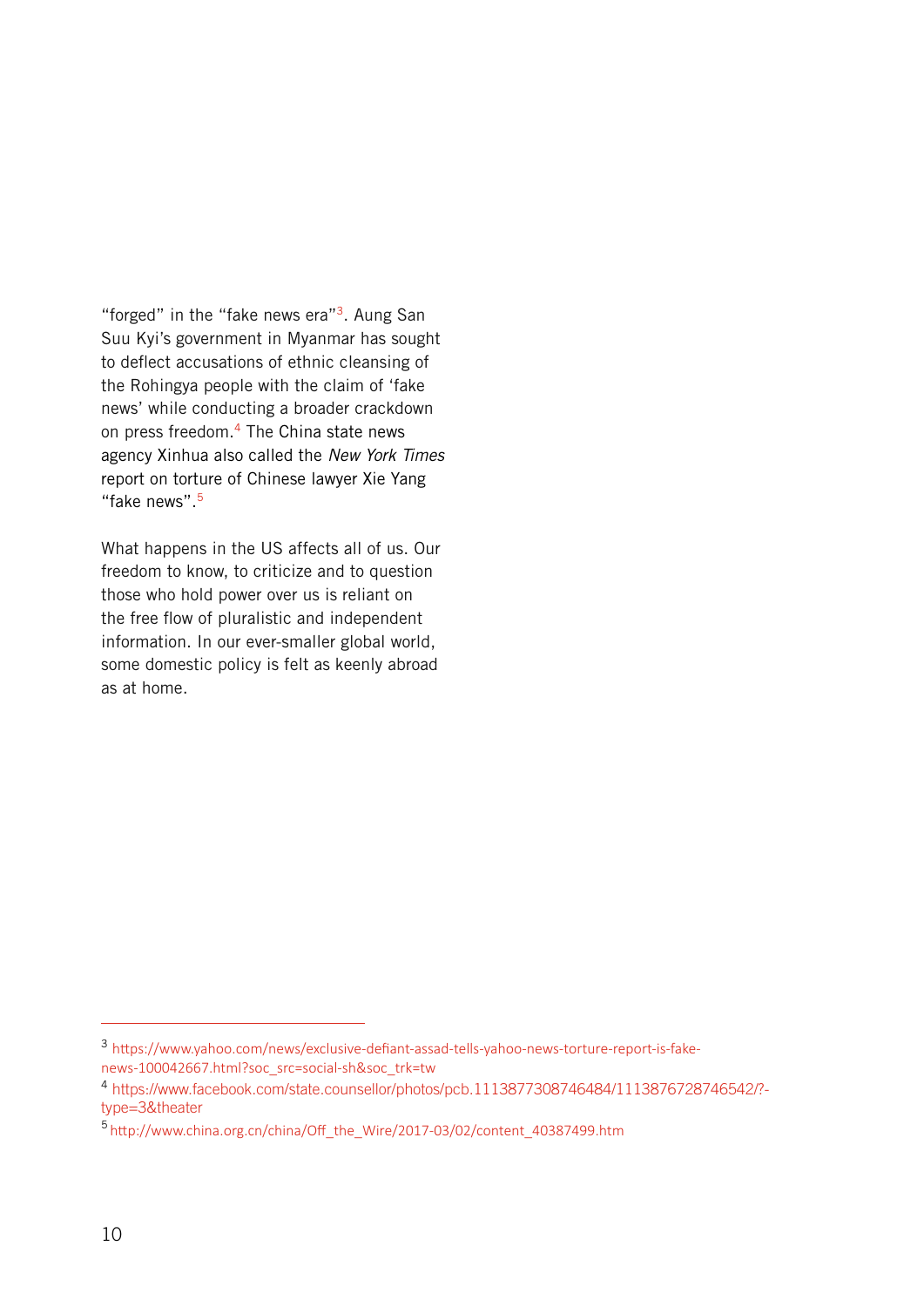# <span id="page-8-0"></span>**2. Context**

The fabric of press freedom in the US has been frayed and weakened by the political stigmatization of journalists over the past year. But media freedom also faces the prospect of more tangible damage through state and local authority policies and practices that have seen an escalation in harassment, denial of access, and the criminalization of journalists covering protests. These threats come against a background of political, social, and technological change that is affecting journalism in the US and beyond.

### **Citizen journalism**

The definition of what it is to be a journalist has radically changed in recent years as technology allows anyone with a phone or computer to create and share content. The rise in 'citizen journalism' has been a positive force for freedom of expression, exposing news stories that might otherwise not have come to light and holding the powerful to account. However, it has created challenges when it comes to protecting the rights of those who do not fall into traditional definitions of journalism.

This is highlighted by the treatment of journalists at protests, which as this report shows, is of particular concern for press freedom. In recent years, the US has seen a number of large scale protests, including opposition to the Dakota Access Pipeline and Black Lives Matters protests about the deaths of African-Americans at the hands of

the police. As this report shows, journalists covering these events have been abused, detained, and even arrested and charged with crimes. Those who are not working for established news outlets could be more vulnerable to having their rights denied. For example, the majority of the ten journalists arrested at protests in St. Louis over a police shooting, were freelancers and citizen journalists. In an age when journalism is changing, it's important that the rights of all journalists to report freely are maintained.

### **Changing media landscape**

The challenges described in this report take place against the backdrop of a resource constrained time for the media industry as a whole. Falling advertising revenues, particularly for local news outlets, are forcing staff cutbacks and placing increased pressure on the diminishing workforce, which reduces the capacity for journalists to seek out information and report the events that are crucial to enable the public to make informed decisions. In addition, journalists report increasing difficulty in accessing public information, despite the 2016 FOIA reform bill.

*I* think it is a steady erosion of access to info. There are fewer of us than the have ever been. Our news organization *to info. There are fewer of us than there have ever been. Our news organizations*  have less money to fight this battle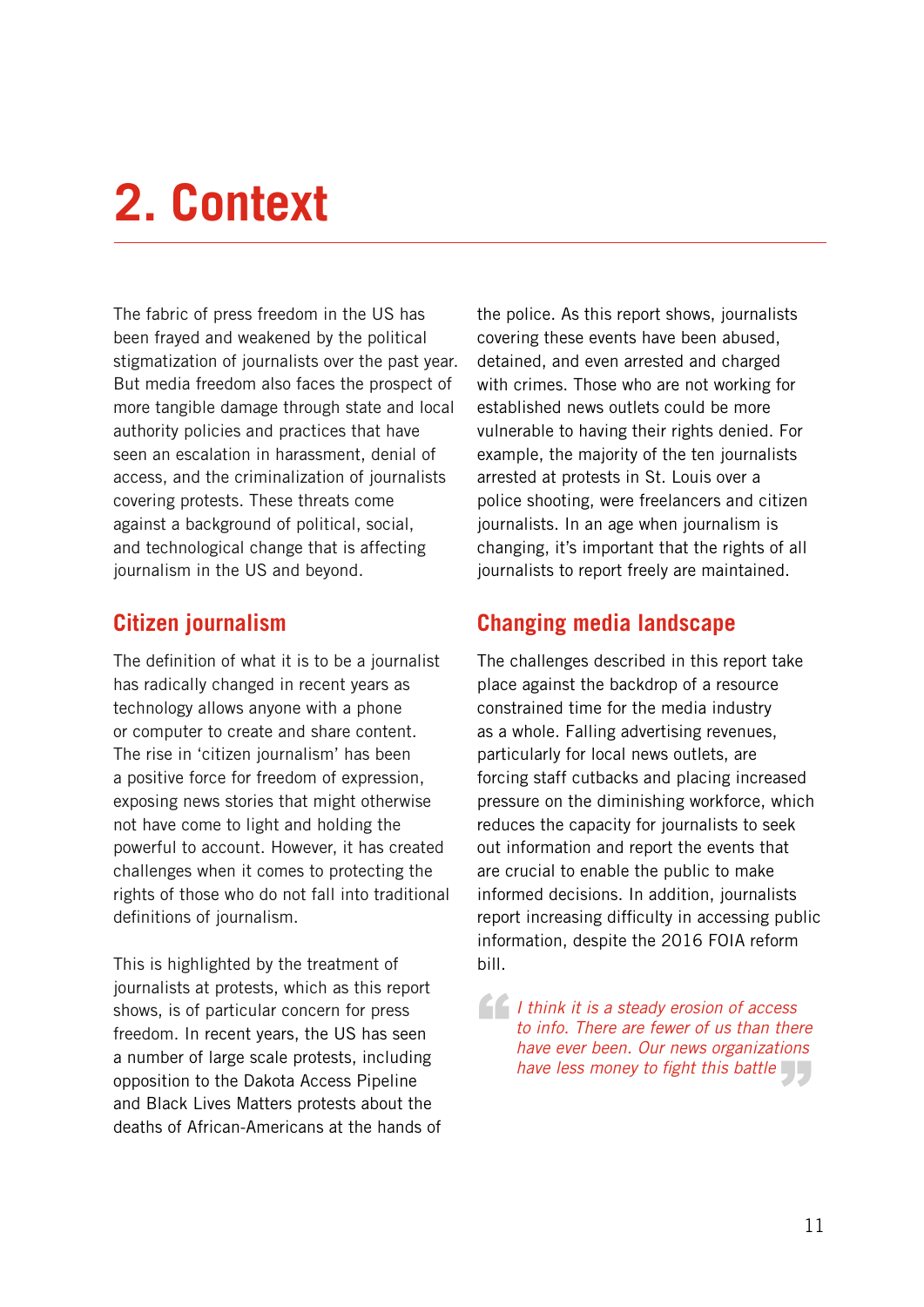### **Protection of sources**

Technology that allows journalists to create and share content more easily also creates a digital footprint that can affect their ability to protect their sources, a fundamental tenet of press freedom. As noted in this report, there are anecdotal reports of an increased frequency of journalists being stopped for secondary screenings at borders and having their devices seized and passwords demanded. These devices can potentially reveal the names of sources, how and when they have been contacted, and information they have shared. With little legal protection, journalists may not be able to guarantee the protection of sources who have chosen to share sensitive information or information that those in power may be keen to suppress.

### **Social media**

Social media has transformed how news is consumed. A Pew Research Center Survey showed that 67% of American got some of their news via social media channels.<sup>6</sup> This shift is not only affecting the business model of journalism but changing the way that the public engage with journalists. While some of these interactions are positive, many journalists, particularly women and people of colour, face personal abuse in response to news stories they have written. This is

a global phenomenon not just limited to the US. However, in the US, it could be exacerbated by the President's direct attacks on individuals and news outlets.

### **Terrorism**

In recent years, there have been several terrorist attacks in the US and abroad, a global refugee crisis and a rise in political extremism.

These events may have contributed to the use of 'national security' as a rationale for restricting public information, increased border searches and the condemnation of whistleblowers who have leaked public information. During times of political upheaval, it is vital to ensure that freedom of expression is protected not undermined.

<sup>6</sup>[https://uk.reuters.com/article/us-usa-internet-socialmedia/two-thirds-of-american-adults-get-news-from](https://uk.reuters.com/article/us-usa-internet-socialmedia/two-thirds-of-american-adults-get-news-from-social-media-survey-idUKKCN1BJ2A8)[social-media-survey-idUKKCN1BJ2A8](https://uk.reuters.com/article/us-usa-internet-socialmedia/two-thirds-of-american-adults-get-news-from-social-media-survey-idUKKCN1BJ2A8)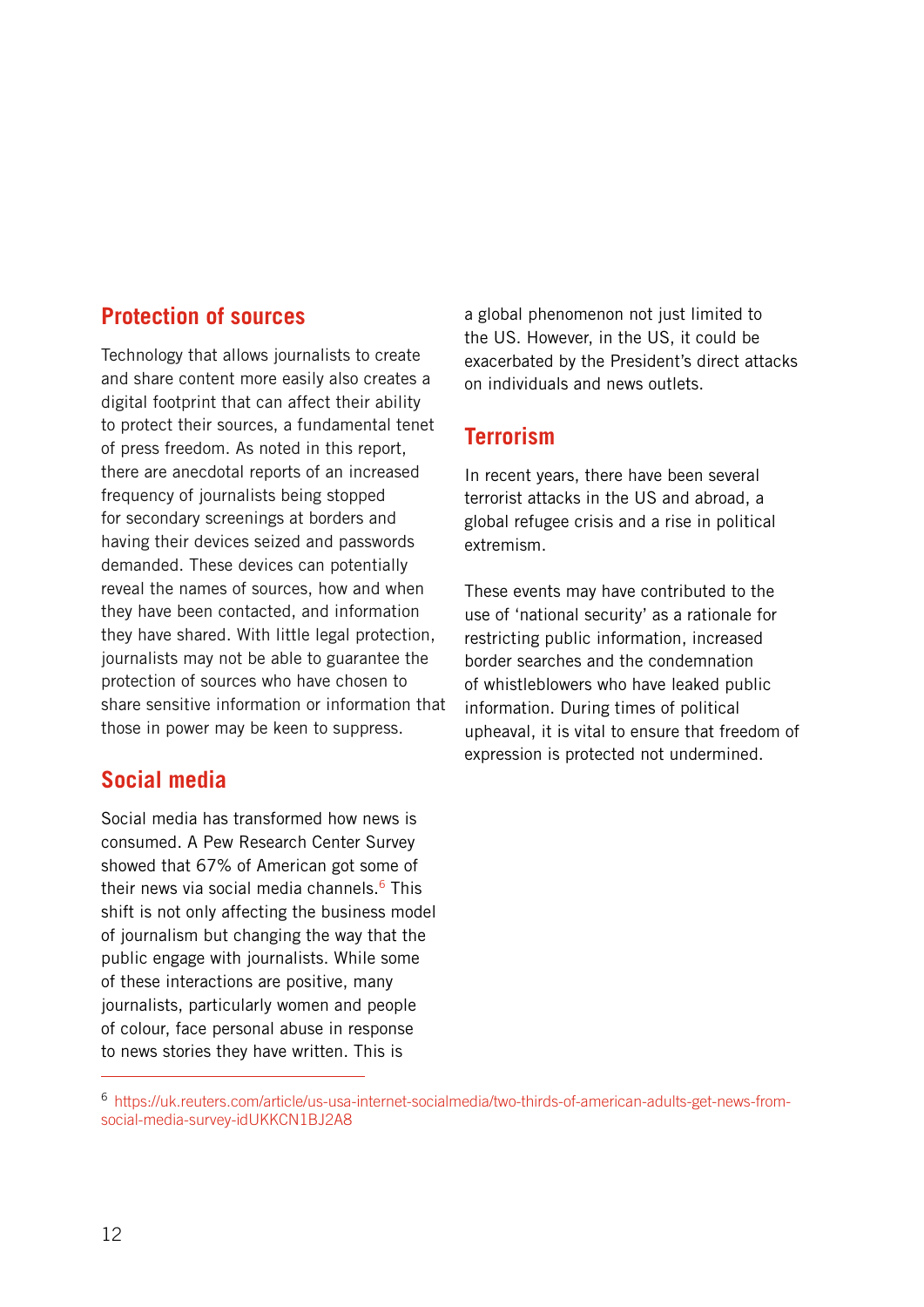# <span id="page-10-0"></span>**3. Areas of Concern**

### **3.1 Protests and public events**

Protest and freedom of the press are closely linked and are both protected through the First Amendment: "the right of the people to peacefully assemble, and to petition the Government for redress of grievances". Protests are an essential part of democratic expression and it is vital that journalists are able to report on them without fear of harassment from either the police or the public.

One of the most persistent areas of concern over recent years is the treatment of journalists covering protests, where journalists have found themselves kettled,<sup>7</sup> removed from protests, detained, and even charged with offenses Previously, journalists may have been charged with misdemeanors $8 -$  the most serious of which might carry penalties of a large fine or up to a year in prison. However, recent cases have seen journalists charged with felonies, $9$  which can carry penalties of decades in jail.

The US Press Freedom Tracker documented 34 arrests of journalists in 2017; at the time of the mission, eight journalists faced criminal charges.<sup>10</sup> In the fall of 2017 at least ten journalists were arrested in St. Louis, while covering protests over a police shooting. Journalists told us that at public

demonstrations in Missouri, reporters are increasingly caught between aggressive police and sometimes hostile protesters. In St. Louis and Ferguson, the police have adopted increasingly militarized tactics. New protest laws under consideration in Missouri and a number of other states, will restrict the right to protest and would raise the stakes further for journalists who are arrested. These restrictions include laws that increases the penalties for protests near "critical infrastructure" or for engaging in "rioting", as well as wearing masks or disguises, or blocking traffic. $11$ 

We heard how journalists often feel caught between the police and protesters. Sometimes journalists have avoided arrest because they are local reporters and known to local police officers. However, some reporters told us that they are uneasy with being seen as overfriendly with the police. The majority of journalists arrested in St. Louis have been freelancers and citizen journalists, often resulting in law enforcement claiming they are not journalists or meaning that they do not have the institutional reinforcement afforded by a media outlet.

<sup>7</sup> <https://dictionary.cambridge.org/us/dictionary/english/kettling>

<sup>8</sup> <https://www.law.cornell.edu/uscode/text/18/3559>  $9$  Ibid.

<sup>10</sup> <https://pressfreedomtracker.us/arrest-criminal-charge>

<sup>11</sup> http://www.icnl.org/usprotestlawtracker/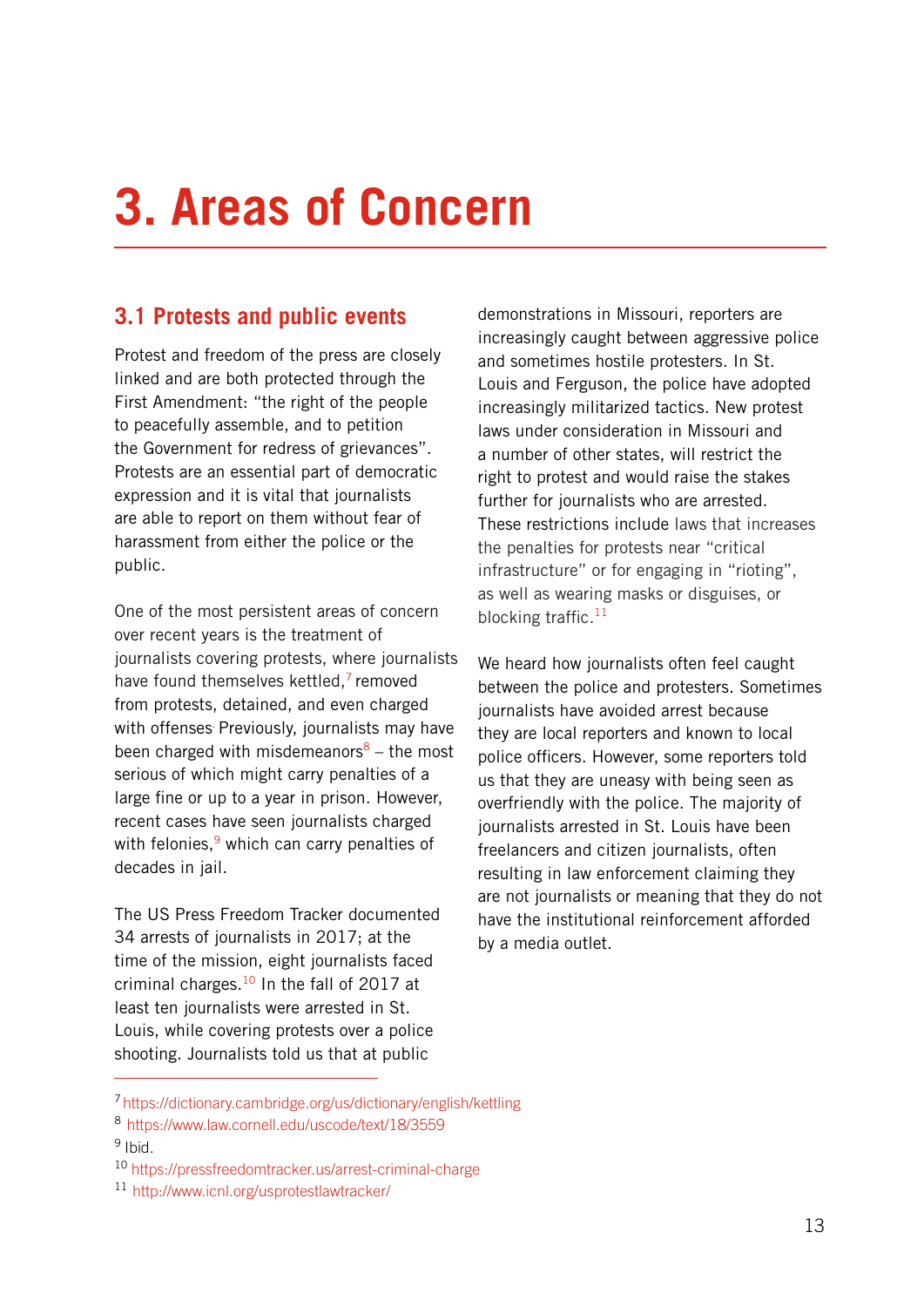*The police have become more militaristic in their response. 1*<br>
use of overwhelming force inst *militaristic in their response. There is a use of overwhelming force instead of* 

*de-escalation to solve things.*<br>
Reporter, St. Louis on arrests of rep<br>
during protests Reporter, St. Louis on arrests of reporters during protests

Many incidents suggest law enforcement officers require further training and directives to protect journalists' rights to cover events.

*St. Louis police have to read the rights of press during roll call. It's shocking that has to be read. But in my experience working on the streets it should almost be read daily. They will push you back from the scene, even when general public is on the scene [if they see you with a camera.]* "

Reporter, St. Louis on police behavior towards the press  $\bigcup_{\text{ehav}}$ 

### Journalists arrested while covering protests

Below are examples of journalists who have been detained, arrested, or even assaulted, while reporting on public events and protests, even when they have clearly identified themselves as members of the press. These include journalists reporting on protests organised by the Black Lives Matter movement and demonstrations against the Dakota Access Pipeline. These incidents follow a pattern that has been growing for some time.

### Chris Hayes



Chris Hayes, a Fox 2 St. Louisbased journalist, was handcuffed and shackled to a bench in Kinloch, Missouri, on June 30  $2016.<sup>12</sup>$  He was detained after objecting to being barred from a public meeting on uninsured and unregistered police cars, a story that Fox 2 had originally investigated. Hayes was issued a court summons for failure to comply and disorderly conduct.

<sup>12</sup> [https://www.riverfronttimes.com/newsblog/2016/07/01/fox-2-investigative-reporter-chris-hayes-arrested](https://www.riverfronttimes.com/newsblog/2016/07/01/fox-2-investigative-reporter-chris-hayes-arrested-in-kinloch-for-doing-his-job)[in-kinloch-for-doing-his-job](https://www.riverfronttimes.com/newsblog/2016/07/01/fox-2-investigative-reporter-chris-hayes-arrested-in-kinloch-for-doing-his-job)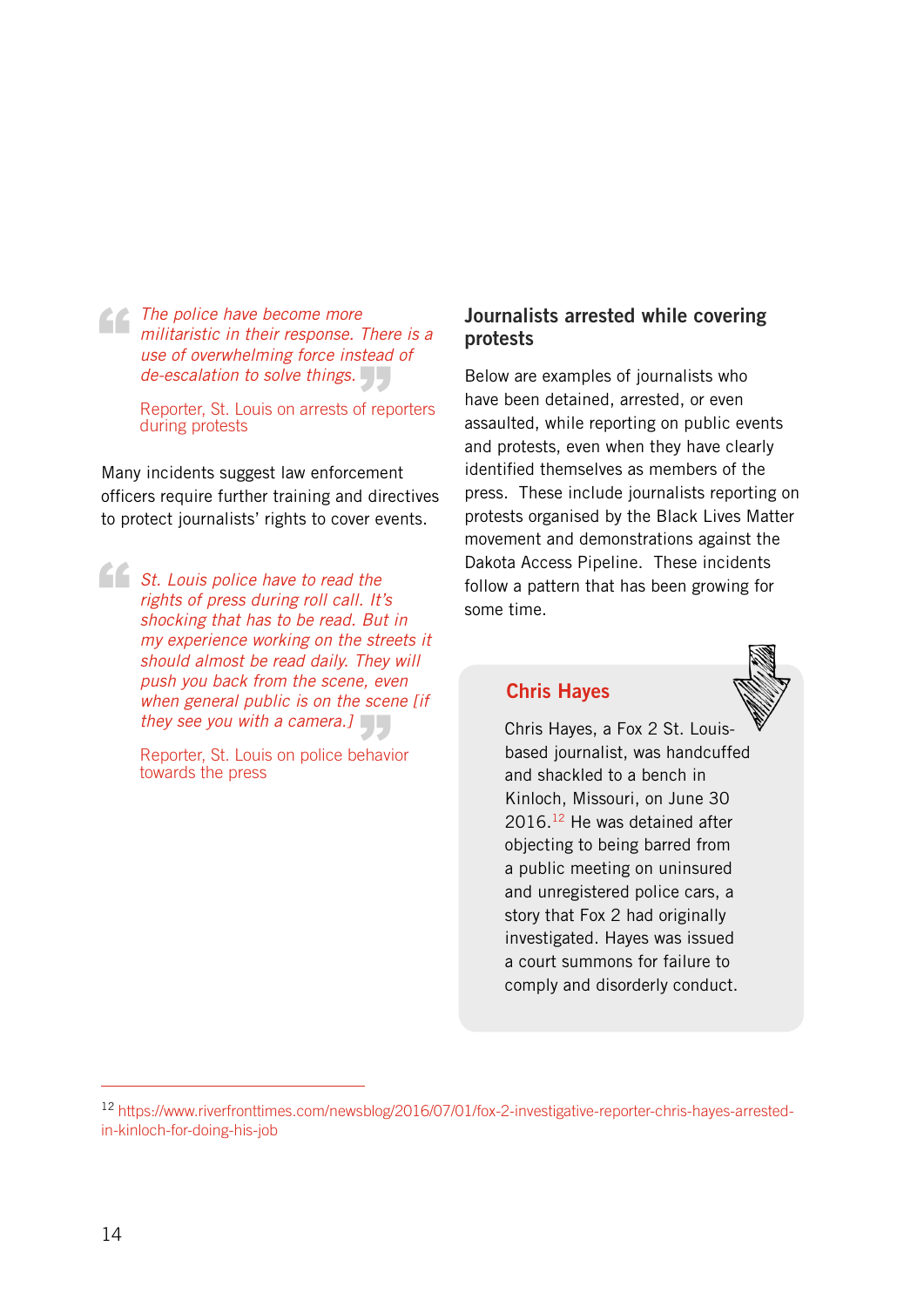

### Aminah Ali

Aminah Ali, a St. Louis-based independent journalist who founded local news site *Real STL News*, was arrested on October 3 2017. She was reporting on a demonstration against the acquittal of former St. Louis police officer, Jason Stockley, who fatally shot Anthony Lamar Smith, an African-American man, in 2011. Protesters marched on the interstate and blocked traffic, shutting down Highway 40. After they exited the highway, lines of police officers enclosed them in a kettle and ordered them to sit on the ground, then began to arrest them. Ali, who was covering the march for *Real STL News*, was also arrested. Ali is one of ten journalists documented in the Press Freedom Tracker as arrested during protests in St. Louis.<sup>13</sup>

### Mike Faulk

*St. Louis Post-Dispatch* reporter, Mike Faulk was arrested by police on September 17 2017, while covering a protest in response to the Stockley acquittal. Faulk was caught in a kettle in which police lines moved forward, trapping dozens of people indiscriminately, including protesters, journalists, residents, and observers. A report by Faulk's lawyer describes how Faulk was knocked down by several officers, his limbs pinned to the ground and his head forcefully pushed to the ground by a foot. It is understood that once he was incapacitated, an officer squirted pepper spray in his face. Police put Faulk into a van holding approximately eight others and took him to the city jail. Faulk was charged with failure to disperse, a municipal charge.

<sup>13</sup> <https://pressfreedomtracker.us>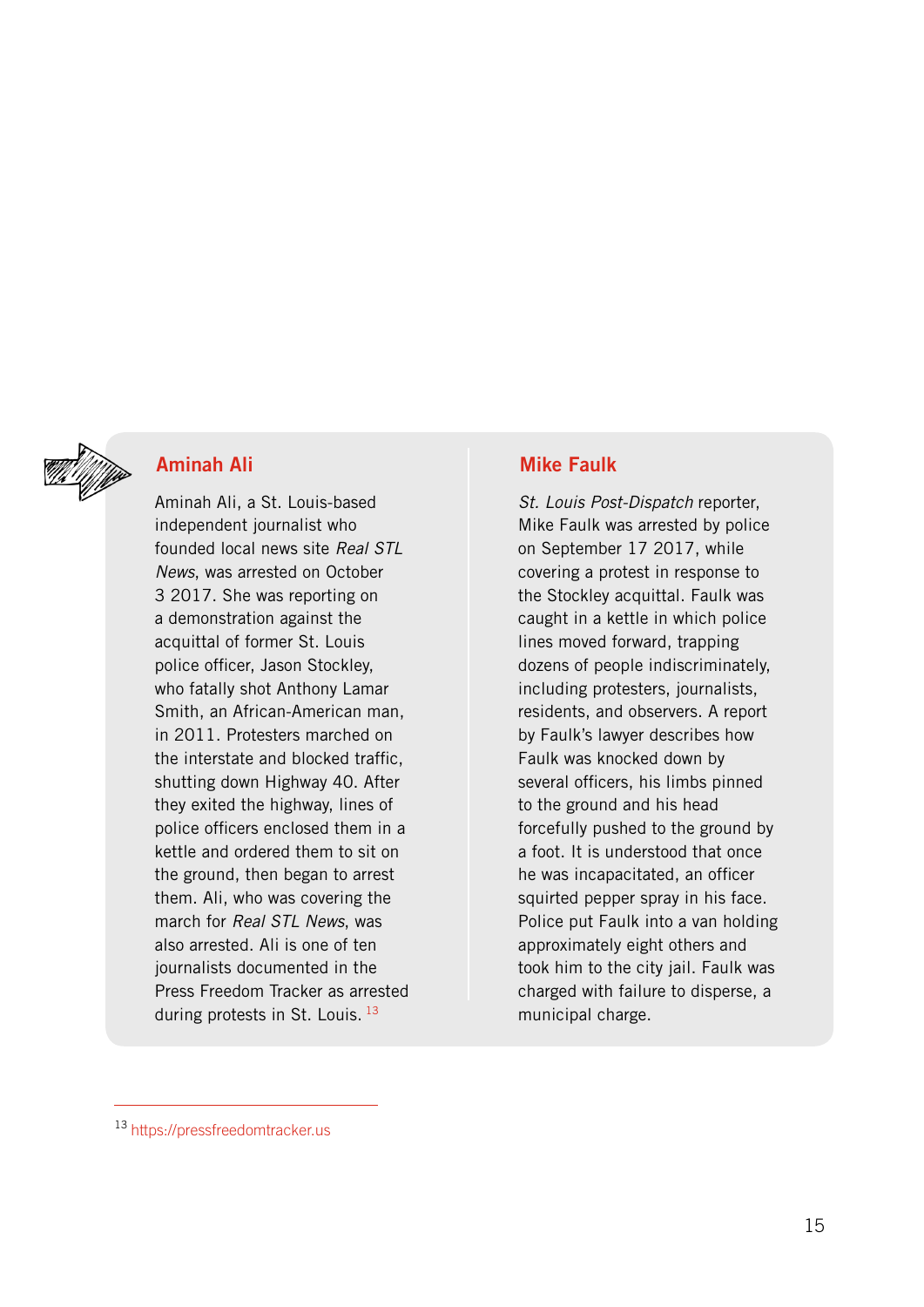*There was no investigation of who was<br>breaking flowerpots and windows it was<br>just who is hanging out in this spot. breaking flowerpots and windows it was just who is hanging out in this spot. That's what was legally problematic. Downtown residents walking by […] police say that they saw people wearing goggles and gas masks to evade. People wearing goggles are trying to not be accidentally pepper sprayed.*<br>Reporter, St. Louis on the tactic of l

Reporter, St. Louis on the tactic of kettling

### Mike Stark

On October 28 2017, Mike Stark, a reporter for liberal news site Shareblue Media, was arrested in Fairfax County, Virginia while covering the campaign of Republican gubernatorial candidate, Ed Gillespie. According to a report on Shareblue, Stark was filming Gillespie's campaign vehicle at the Annandale Parade when a police officer approached him and ordered him to move out of the street. Stark told the Freedom of the Press Foundation that he complied with the order to move onto the sidewalk and informed the officer that he was a reporter. Stark said that the officer subsequently told him to stay away from the Gillespie campaign bus, which he refused to do since he was covering Gillespie's political campaign.

Stark reported that following an argument, a police officer lifted his right ankle off the ground, sending him face-first into the sidewalk. Five officers then pinned Stark to the ground with their knees on the back of his head and his body. Stark told the Freedom of the Press Foundation that officers punched him repeatedly in the legs during the physical takedown and that his phone was broken during the incident.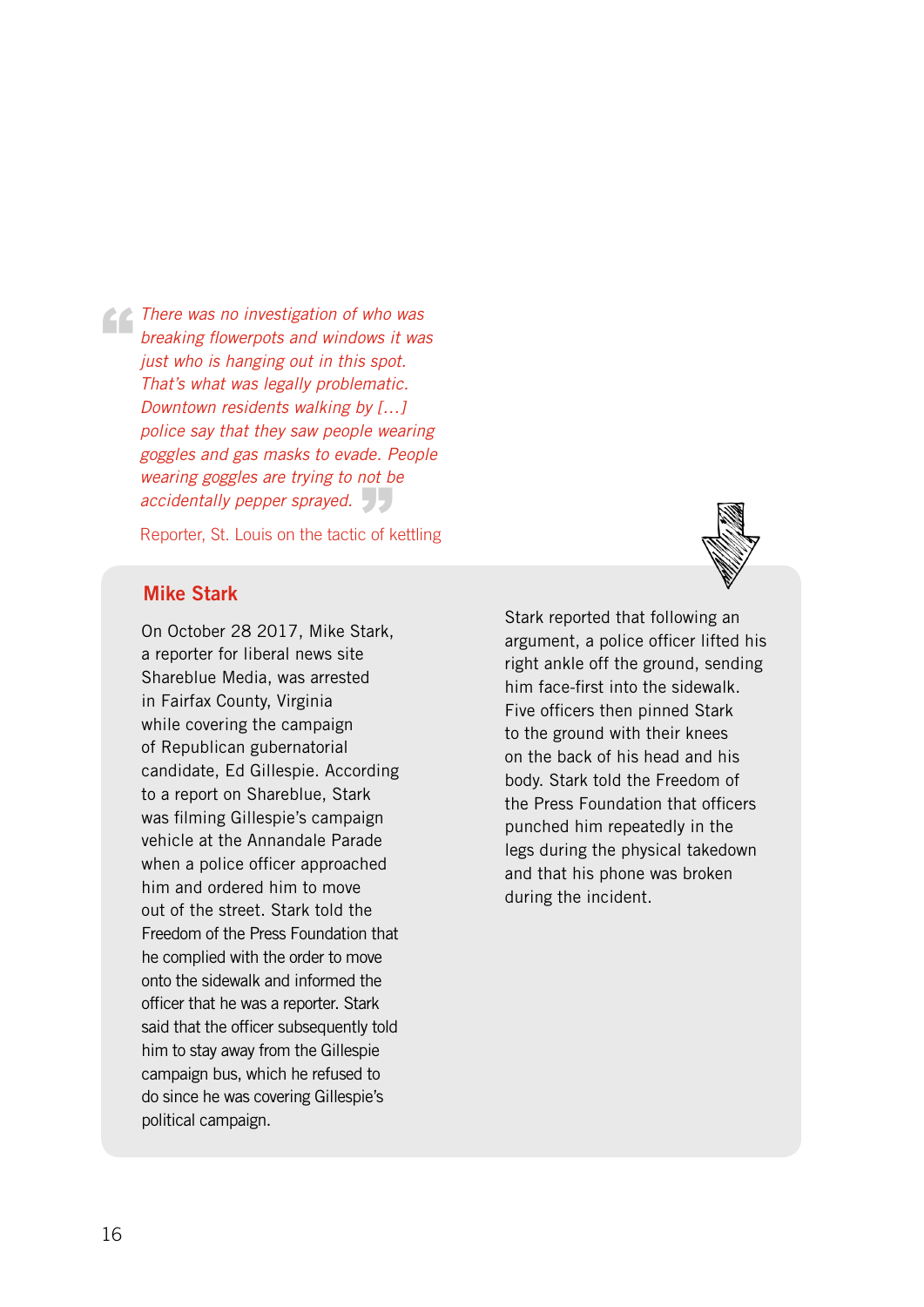

### Amy Goodman

Amy Goodman is host of the news program, *Democracy Now!*<sup>14</sup> She was taken into custody on September 3 2016, after she filmed private security guards employed by Dakota Access LLC using dogs and pepper spray to disperse the protests against construction work. Her video has been viewed over 14 million times on Facebook.15 At first, Goodman was charged with a misdemeanor offense of criminal trespass, but that was escalated by the State Attorney to a rioting felony. A district judge finally dismissed the charges, in October 2016.16

Goodman is one of several journalists and documentary filmmakers covering protests against the controversial Dakota Access Pipeline project, who have been arrested and charged with felonies.

### Jenni Monet

As noted above, freelance journalists can be particularly vulnerable when covering protests. Jenni Monet, a freelancer who contributes to outlets including Al Jazeera and PBS NewsHour, had been reporting on the Dakota pipeline protests for the Center for Investigative Reporting for several months when she was arrested on February 1 2017, while covering the dismantling of an encampment known as Last Child Camp.

Despite showing police her media pass and walking away when instructed to do so, Monet says that she was arrested, strip searched, detained for 40 hours and held in jail for 25 hours before being charged with criminal trespass and engaging in a riot. She commented: "[I was] clearly removed from the arrests […] I was walking away, I was halfway down the hill, and they still arrested me." She reported that she was not read her Miranda rights and after spending seven hours on a school bus with other arrestees, she was transferred and then held in a metal cage in the jail parking lot. $17$  Monet has since plead not guilty to all charges and awaits the next hearing of her case.<sup>18</sup>

<sup>14</sup> [https://www.democracynow.org/2016/9/12/headlines/north\\_dakota\\_vs\\_amy\\_goodman\\_arrest\\_warrant\\_issued\\_after\\_pipe](https://www.democracynow.org/2016/9/12/headlines/north_dakota_vs_amy_goodman_arrest_warrant_issued_after_pipeline_coverage)[line\\_coverage](https://www.democracynow.org/2016/9/12/headlines/north_dakota_vs_amy_goodman_arrest_warrant_issued_after_pipeline_coverage)

<sup>15</sup> <https://www.facebook.com/democracynow/videos/10154446432358279/>

<sup>16</sup> [https://www.democracynow.org/2016/10/17/breaking\\_riot\\_charges\\_against\\_amy\\_goodman](https://www.democracynow.org/2016/10/17/breaking_riot_charges_against_amy_goodman)

<sup>&</sup>lt;sup>17</sup> <http://www.latimes.com/nation/la-na-standing-rock-journalist-arrest-20170205-story.html>

<sup>18</sup><http://www.mediafiledc.com/jenni-monet-arrested-dapl-journalist-speaks/>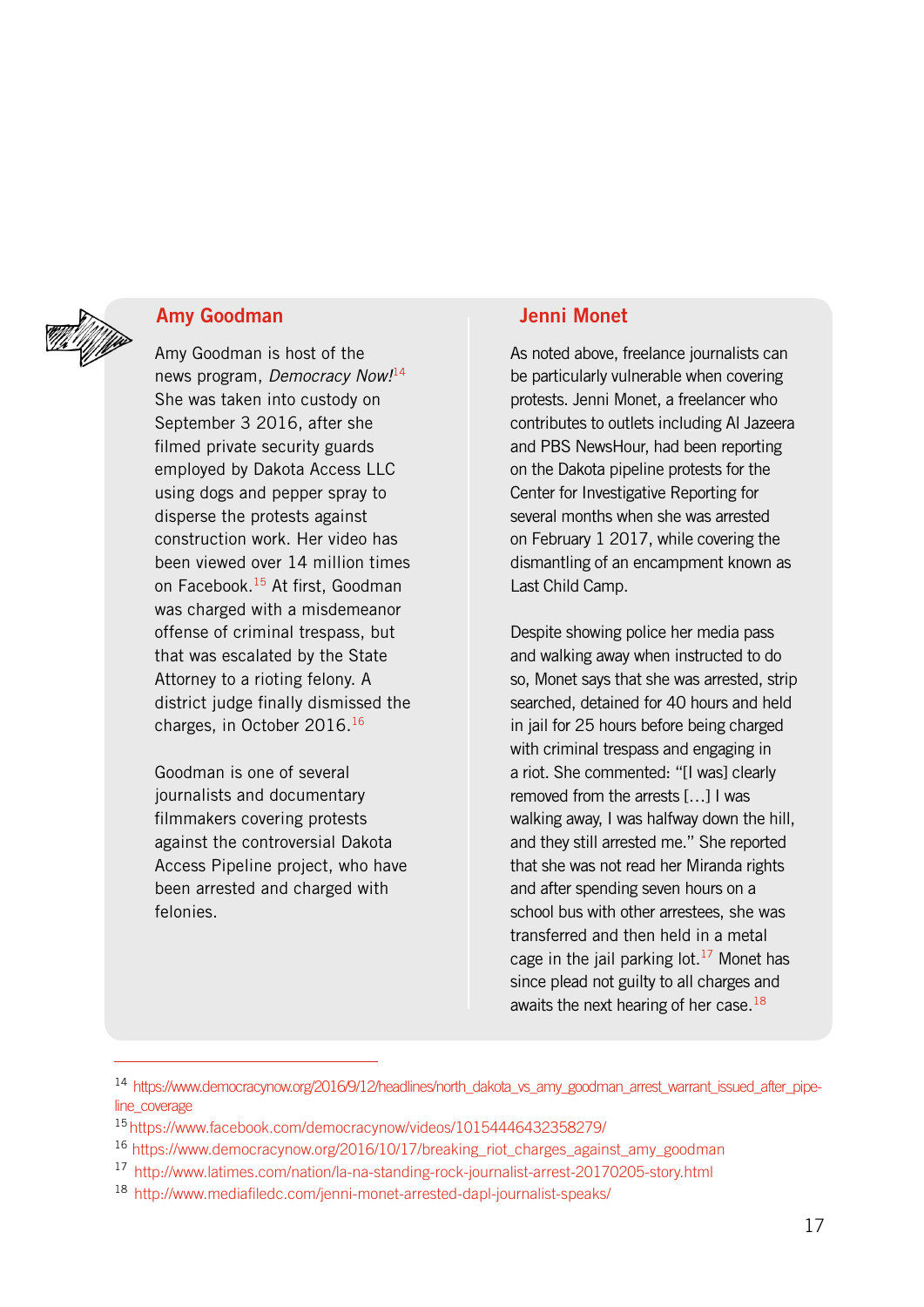### Ryan Kailath

Ryan Kailath was arrested on July 9 2016, when while covering the New Black Panthers protests in Baton Rouge, Louisiana for National Public Radio.<sup>19</sup> The protests took place following the killing of Alton Sterling, a 37-year-old African-American man, by Baton Rouge police officers. Kailath was standing on a grass verge covering the protests; as things got violent he retreated into another line of police officers who arrested him. Kailath said he repeatedly identified himself as a journalist but was ignored. He tweeted on July 11 that a police officer said to him: "I'm tired of y'all saying you're journalists." When he was arrested, the police identified Kailath as an African-American man although he identifies as Indian-American.<sup>20</sup>

Kailath said: "I was transferred between six locations, searched naked, given an orange jumpsuit and a medical and mental health screening, and finally checked in to the East Baton Rouge Parish Prison. In the morning, we were given the local paper, The Advocate. It was only when an inmate paging through it looked up at me and said: 'Hey, you're in here!' that I learned I was being charged with simple obstruction of a highway." $21$  Within the week all charges against him were dropped.<sup>22</sup>

<sup>&</sup>lt;sup>19</sup> [https://www.cjr.org/q\\_and\\_a/ryan\\_kailath.php](https://www.cjr.org/q_and_a/ryan_kailath.php)

<sup>20</sup> <https://twitter.com/ryankailath/status/752541299694186497?lang=en>

<sup>21</sup> https://www.pri.org/stories/2016-07-15/i-was-arrested-while-obeying-law-baton-rouge-protest-heres-whathappened

<sup>22</sup> <https://twitter.com/ryankailath/status/754105111140442112>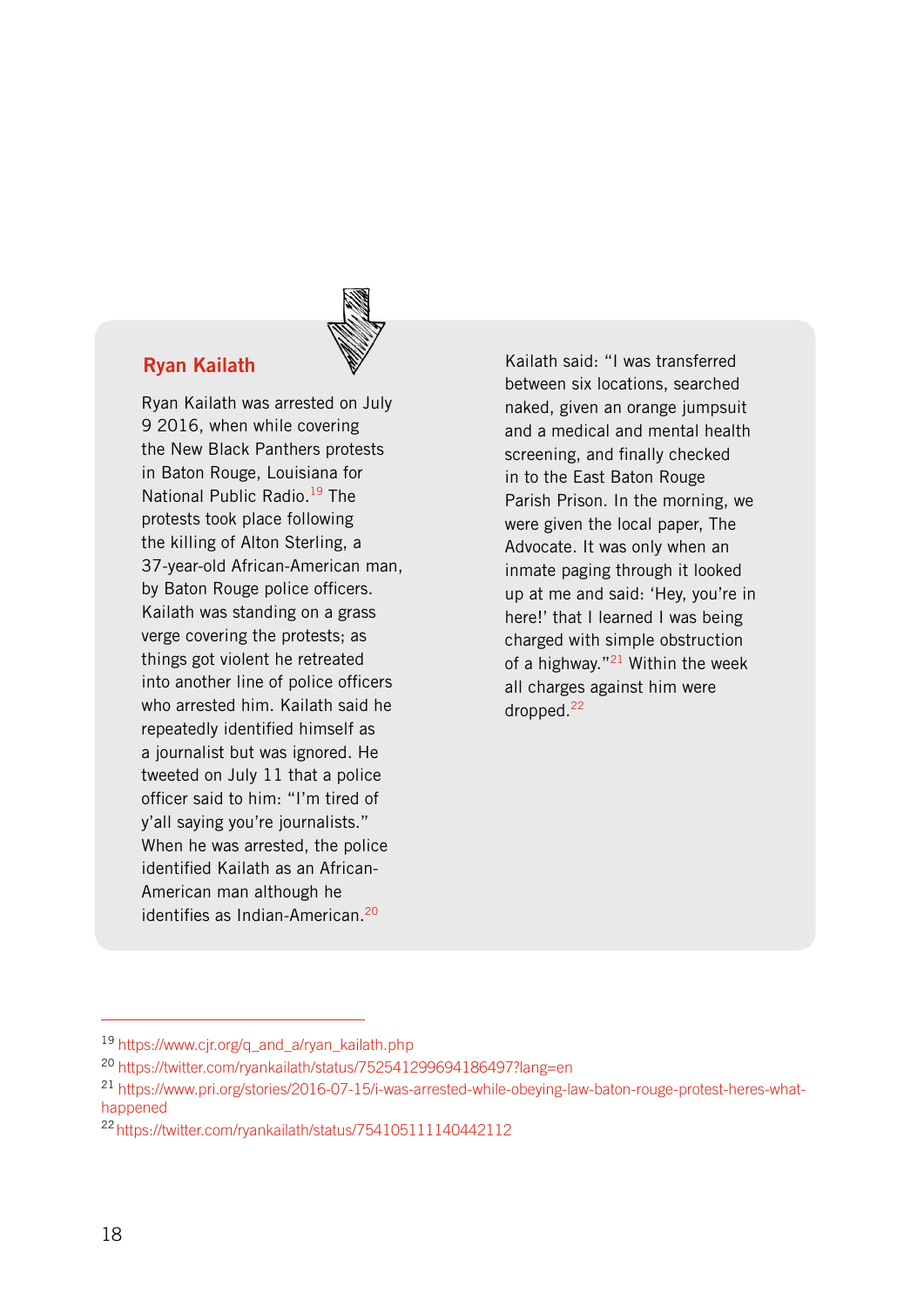### **3.2. Crossing the border**

Journalists have faced prolonged detentions, denial of entry, and invasive searches at US borders over the past few years. They have also reported an increase in stops and secondary searches of journalists after the Visa Waiver Program Improvement and Terrorist Travel Prevention Act was passed in 2015. In some cases, border agents have searched journalists' electronic devices; in others, journalists have been denied entry into the US. Submitting journalists to searches or denying them entry not only makes their work increasingly difficult but sends a negative message about press freedom globally.

### Searching digital devices

Journalists have little legal protection when it comes to electronic device searches at the border. A 2009 internal resolution from the US Customs and Border Protection (CBP) requires agents to consult legal counsel, if a person objects to a search on the grounds of protecting privileged legal material that could implicate someone in a crime. However, the directive does not provide the same protection for journalists, leaving reporters, their unpublished work, and their sources vulnerable. A new directive released by Customs and Border Protection in January 2018 provides little additional security for journalists concerned about their privacy at the border.

Since 2008 at least 18 journalists, many of whom are US citizens, have been stopped a total of 95 times at the border for secondary screening and questioning.23 Many have been stopped on multiple occasions for prolonged periods, to the extent that traveling for work has become difficult. Officers requested at least ten of these journalists turn over their cell phones, raising concerns about the protection of sources.

The US Customs and Border Protection and Immigration and Customs Enforcement agencies state that they have the authority to search the electronic devices of anyone entering the country. The Supreme Court has not ruled on such searches, but it has upheld the so-called 'border search exception' to the Fourth Amendment's requirement that authorities obtain a warrant to search items coming into the US. Privacy advocates argue that there is a significant difference between searching a suitcase to ensure that it doesn't contain weapons or contraband and searching through someone's private messages on their cell phone or laptop. These devices carry vast amounts of personal data. For journalists, being compelled to hand over their cell phones raises concerns about whether they can adequately protect their sources.

<sup>23</sup> [https://pressfreedomtracker.us/]( https://pressfreedomtracker.us/)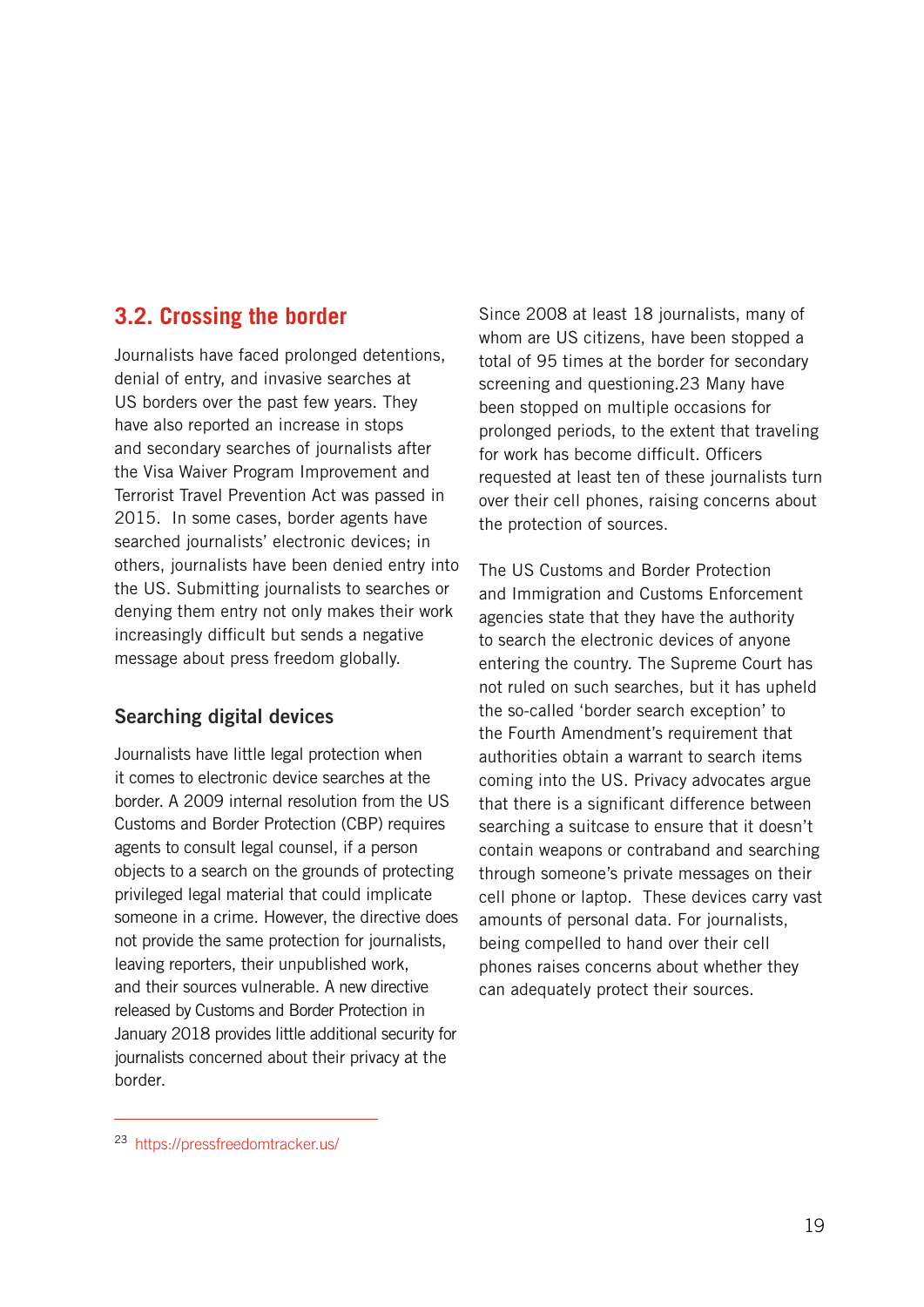The American Civil Liberties Union (ACLU) has documented thousands of cases where border officials have asked individuals to hand over, unlock, or decrypt their electronic devices.24 CPJ and the Reporters Committee for Freedom of the Press have filed freedom of information requests to find out how many journalists have been subject to secondary screenings at the border as there is little official data available. Information that is publicly available shows that the overall number of electronic device searches has risen by around 60% during the Trump administration.25

In 2013, the 9th Circuit appeals court, in a divided decision (*US v. Cotterman*), ruled that border agents cannot engage in a deep forensic search of electronic devices, for example using software to unlock password protected files, without reasonable suspicion.

A recent US CPB directive gestured towards the Cotterman decision by creating a distinction between 'basic' and 'advanced' searches. According to the directive, a basic search is a cursory examination of a device that can be conducted without suspicion; an advanced search is a forensic examination

that requires the use of other devices or software. To carry out an advanced search, border agents must have, "reasonable suspicion of activity in violation of the laws enforced or administered by CBP".<sup>26</sup> The directive falls short of the Cotterman decision because it leaves a significant loophole to this rule: the requirement is waived when, "there is a national security concern".<sup>27</sup> This can be interpreted in very broad terms and there are few standards for agents to follow. Furthermore, even a basic search is invasive and can compromise personal data, risking the confidentiality of journalists' sources.

According to [a r](https://knightcolumbia.org/news/cbps-new-policy-searching-devices-offers-thin-protection)ecent report from the Knight Institute, thenew CBP directive does little to address growing concerns over border searches and in fact encodes some deeply disturbing provisions.<sup>28</sup> The directive states that travelers are "obligated" to turn over their unlocked and unencrypted devices, and that CBP may request passcodes and detain devices it cannot access.29

Legal experts question whether electronic device searches are constitutional, pointing to U.S. v. Riley, a 2014 case in which the Supreme Court stated that the warrantless

<sup>24</sup> https://www.aclu.org/issues/privacy-technology/privacy-borders-and-checkpoints/electronic-device-searches

<sup>&</sup>lt;sup>25</sup> https://www.nytimes.com/2018/01/05/us/politics/trump-border-search-cellphone-computer.html? r=0

<sup>26</sup> https://www.cbp.gov/document/directives/cbp-directive-no-3340-049a-border-search-electronic-devices  $27$  Ibid

<sup>28</sup> <https://knightcolumbia.org/news/cbps-new-policy-searching-devices-offers-thin-protection>

<sup>29</sup> https://www.cbp.gov/document/directives/cbp-directive-no-3340-049a-border-search-electronic-devices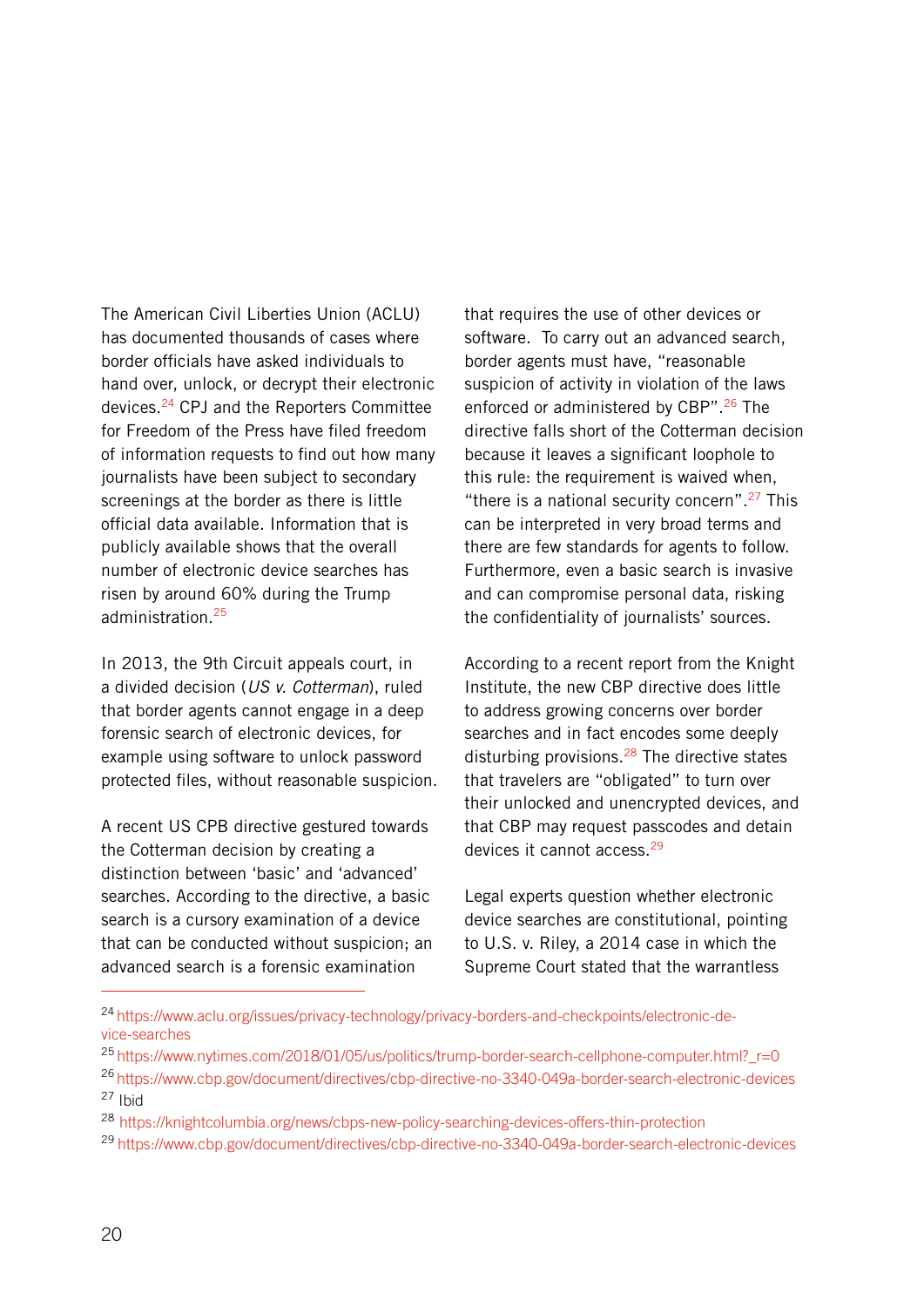search of the digital contents of a cell phone during an arrest is unconstitutional. The court rejected the argument that the search of digital data on a cell phone was the same as the search of physical items. In September 2017, the ACLU and the Electronic Frontier Foundation (EFF) filed a lawsuit on behalf of 11 individuals - including at least two journalists - who had their devices searched at the border.

### Denial of entry

Press freedom groups have been monitoring cases in which journalists have been denied entry entirely.<sup>30</sup> Having been denied visas through the Visa Waiver Program, some journalists have chosen to apply for B1/B2 visas but were still subjected to extended detentions and searches. RSF are aware of other journalists who have been denied entry at the border because of their placement on 'No Fly' or terrorist watch lists, often as a result of their work.<sup>31</sup>

### Karl Penhaul

British journalist, Karl Penhaul, was placed on the US's 'No Fly' list in 2014 because of his contact with the FARC, the now demobilized Colombian armed group, in the course of his reporting. In 2016, the Department of Homeland Security notified him that they had corrected his records, but he is still unable to get a working journalist visa approved.32

### Manuel Martorell

Manuel Martorell, a Spanish journalist, former editor-in-chief of the prominent daily national newspaper *El Mundo* and a historian who specializes in Kurdish issues, was refused a tourist visa for a trip to the US with his family, in May 2015. When he applied for a visa, he was asked to fill out a questionnaire about his personal and professional history. Three months later, he received a letter from the US Department of State informing him that his visa application had been denied because he was alleged to have participated in 'terrorist activities'.

<sup>30</sup> <https://cpj.org/blog/2016/12/security-risk-for-sources-as-us-border-agents-stop.php>

<sup>31</sup> <https://rsf.org/en/news/cpj-rsf-ask-journalists-share-information-about-border-stops-device-searches>

<sup>32</sup> [https://rsf.org/en/news/rsf-reminds-us-karl-penhaul-journalist-not-terrorist]( https://rsf.org/en/news/rsf-reminds-us-karl-penhaul-journalist-not-terrorist)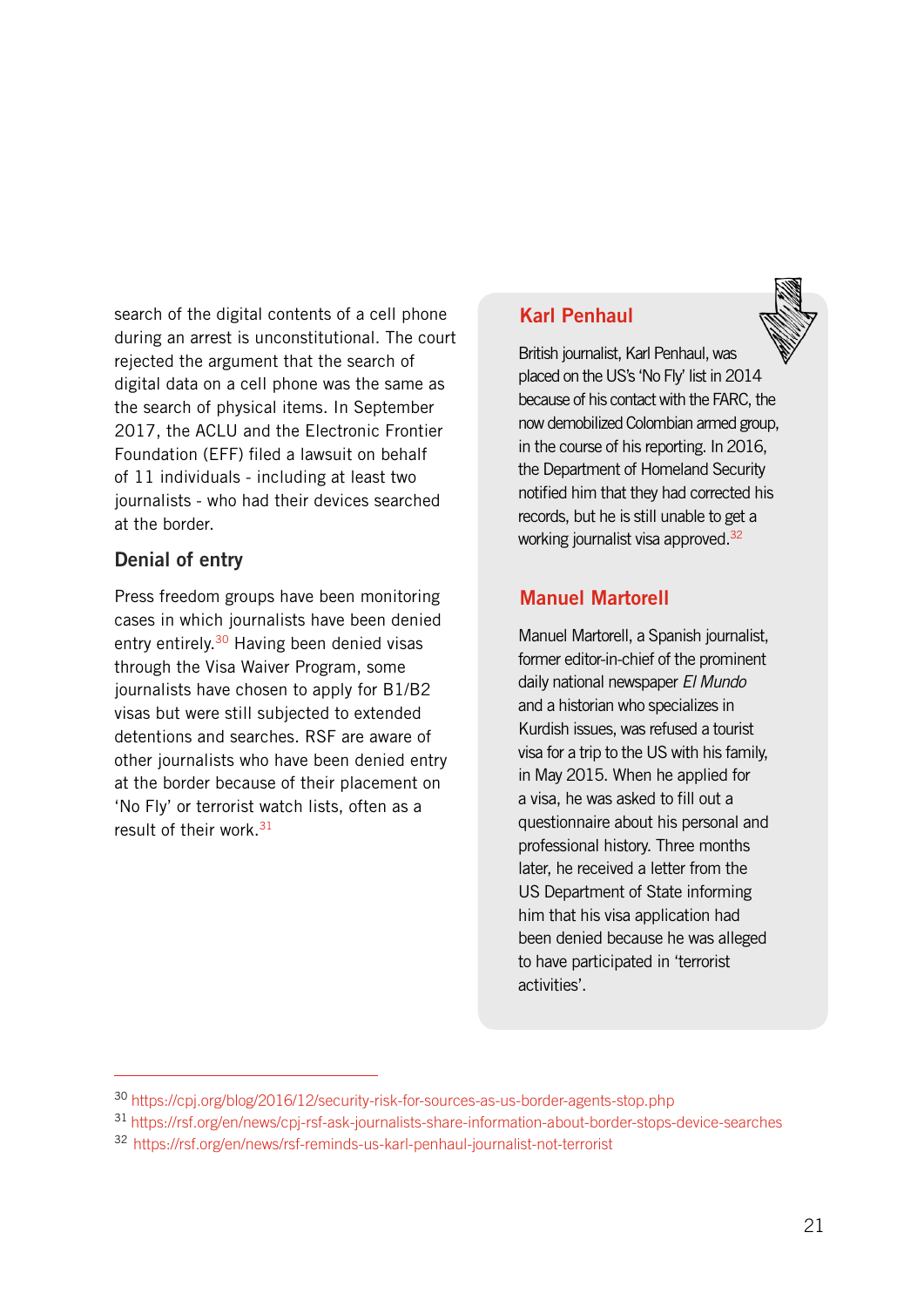### **3.3. Source protection**

The US does not have a federal shield law but at least 34 states have legislation protecting journalists from being compelled to testify about their sources. Almost all of the states without legislation have case law providing some protections. However, recent federal court decisions have undermined the protection of sources. Under the Obama administration, the government used the 1917 Espionage Act to prosecute more leaks than all previous administrations combined, with journalists frequently caught up in these cases.

The first attempts to prosecute journalistic sources under the Espionage Act took place during President Nixon's presidency. The Branzburg vs. Hayes Supreme Court case of 1972 led to a tenuous equilibrium. While the judgment did allow for the subpoena of journalists, a concurring opinion set legal precedent for limiting the circumstances in which prosecutors could issue subpoenas of journalists. These were limited to cases where their testimony was central to determining guilt or innocence and where the information could not be obtained elsewhere.<sup>33</sup>

This standard held until the Bush administration, when the D.C. Circuit Court upheld a subpoena against New York Times reporter Judith Miller.<sup>34</sup> Under President Obama, the 4th Circuit Court of Appeals upheld a subpoena against New York Times reporter James Risen. The Obama administration argued in federal court against reporters' privilege, subpoenaed Associated Press records, and named a Fox News journalist as a co-conspirator in an FBI affidavit. Jeffrey Sterling, a former CIA employee, was convicted in 2015 of leaking classified information to Risen and is currently serving the remainder of his sentence in a half-way house in St. Louis.

While Obama made initial promises to protect whistleblowers, during his tenure the Justice Department brought felony criminal charges under the Espionage Act against eight government employees or contractors accused of leaking classified information to the press. This compared to a total of three such prosecutions in all previous US administrations.<sup>35</sup> Ultimately, Obama's administration indicted, sentenced, and convicted more alleged leakers than any other administration in US history.

<sup>33</sup> [https://www.cjr.org/special\\_report/president-threats-press.php](https://www.cjr.org/special_report/president-threats-press.php)

<sup>34</sup> <https://cpj.org/2004/10/judge-holds-times-reporter-in-contempt-in-cia-case.php>

<sup>35</sup> <https://cpj.org/blog/2017/05/how-us-espionage-act-can-be-used-against-journalis.php>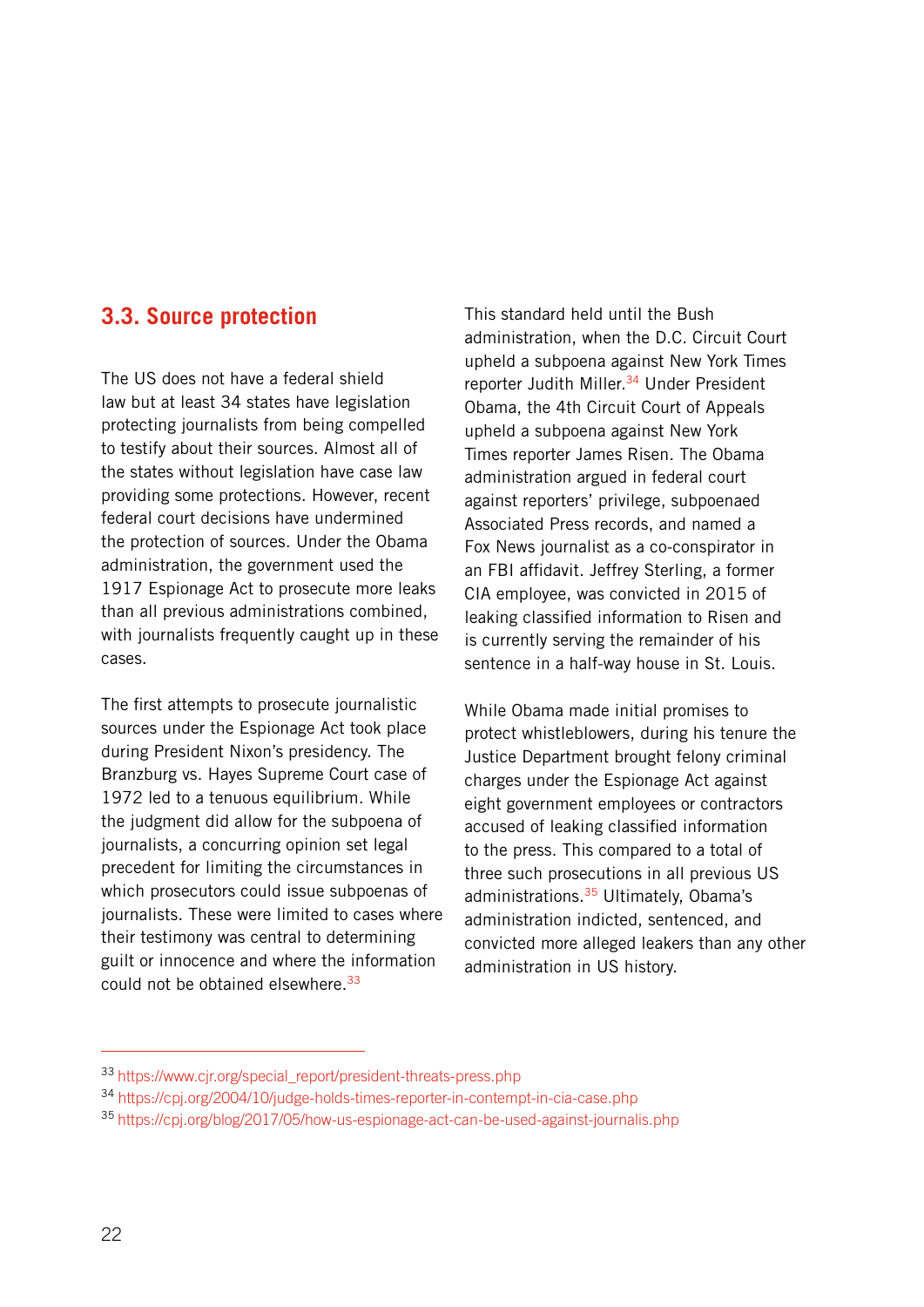Press freedom groups and journalists heavily criticized the Obama administration for its aggressive leak prosecutions and subpoenas of reporters. $36$  In the wake of this criticism, then Attorney General, Eric Holder, strengthened the Justice Department media subpoena guidelines for when to compel reporters' testimony, providing some measure of protection.<sup>37</sup> Experts have pointed out that while these guidelines were an important step forward, there is a loophole with regard to National Security Letters, which are not covered.

During his confirmation hearing in January 2017, Attorney General Jeff Session[s](https://www.c-span.org/video/?c4643703/sessions-news-media) stated that he was unsure whether he would commit to following the media subpoena guidelines.  $38$ At a press conference, in August 2017, Sessions said that the Justice Department was reviewing the guidelines. While the Justice Department itself has not publicly given any additional information, legal analysts have said that relaxed guidelines could expand national security exemptions or make it easier to subpoena records held by third parties.

This raises the following concerns that the Justice Department may seek to: relax limits on subpoenas for media business records, including the communications data held by third party providers; narrow the definition of 'newsgathering', thereby limiting the scope of the guidelines applicability; and expand national security exemptions so that the guidelines are applicable in fewer cases.<sup>39</sup>

At a House Oversight Committee hearing, in November 2017, Attorney General Sessions said that the Department of Justice had 27 open leak investigations. Sessions also told th[e Washington Post](https://www.washingtonpost.com/world/national-security/justice-dept-debating-charges-against-wikileaks-members-in-revelations-of-diplomatic-cia-materials/2017/04/20/32b15336-2548-11e7-a1b3-faff0034e2de_story.html?utm_term=.0c8be08917f9) that: "Whenever a case can be made [against leakers], we will seek to put some people in jail."<sup>40</sup> This seems to be in line with comments by President Trump who has stated that intelligence agency whistleblowing was comparable toNazi Germany and asked former FBI director James Comey to imprison reporters who published classified information. $41$  At the time of this report, we are aware of only two prosecutions of journalistic sources under the Trump administration. These are the cases of Reality

<sup>36</sup> <https://cpj.org/reports/2013/10/obama-and-the-press-us-leaks-surveillance-post-911.php>

<sup>37</sup> https://www.justice.gov/opa/pr/attorney-general-holder-announces-updates-justice-department-media-guidelines

<sup>38</sup> <https://www.c-span.org/video/?c4643703/sessions-news-media>

<sup>39</sup> Department of Justice Announces Review of Media Subpoena Policies' Latham & Watkins (August 28, 20, Number 2202)

<sup>40</sup> [https://www.washingtonpost.com/world/national-security/justice-dept-debating-charges-against-wikileaks](https://www.washingtonpost.com/world/national-security/justice-dept-debating-charges-against-wikileaks-members-in-revelations-of-diplomatic-cia-materials/2017/04/20/32b15336-2548-11e7-a1b3-faff0034e2de_story.html?utm_term=.f1a268865f51)[members-in-revelations-of-diplomatic-cia-materials/2017/04/20/32b15336-2548-11e7-a1b3-faff0034e2de\\_](https://www.washingtonpost.com/world/national-security/justice-dept-debating-charges-against-wikileaks-members-in-revelations-of-diplomatic-cia-materials/2017/04/20/32b15336-2548-11e7-a1b3-faff0034e2de_story.html?utm_term=.f1a268865f51) [story.html?utm\\_term=.f1a268865f51](https://www.washingtonpost.com/world/national-security/justice-dept-debating-charges-against-wikileaks-members-in-revelations-of-diplomatic-cia-materials/2017/04/20/32b15336-2548-11e7-a1b3-faff0034e2de_story.html?utm_term=.f1a268865f51)

<sup>41</sup> [https://www.reuters.com/article/us-usa-trump/trump-accuses-u-s-spy-agencies-of-nazi-practices-over-](https://www.reuters.com/article/us-usa-trump/trump-accuses-u-s-spy-agencies-of-nazi-practices-over-phony-russia-dossier-idUSKBN14V18L)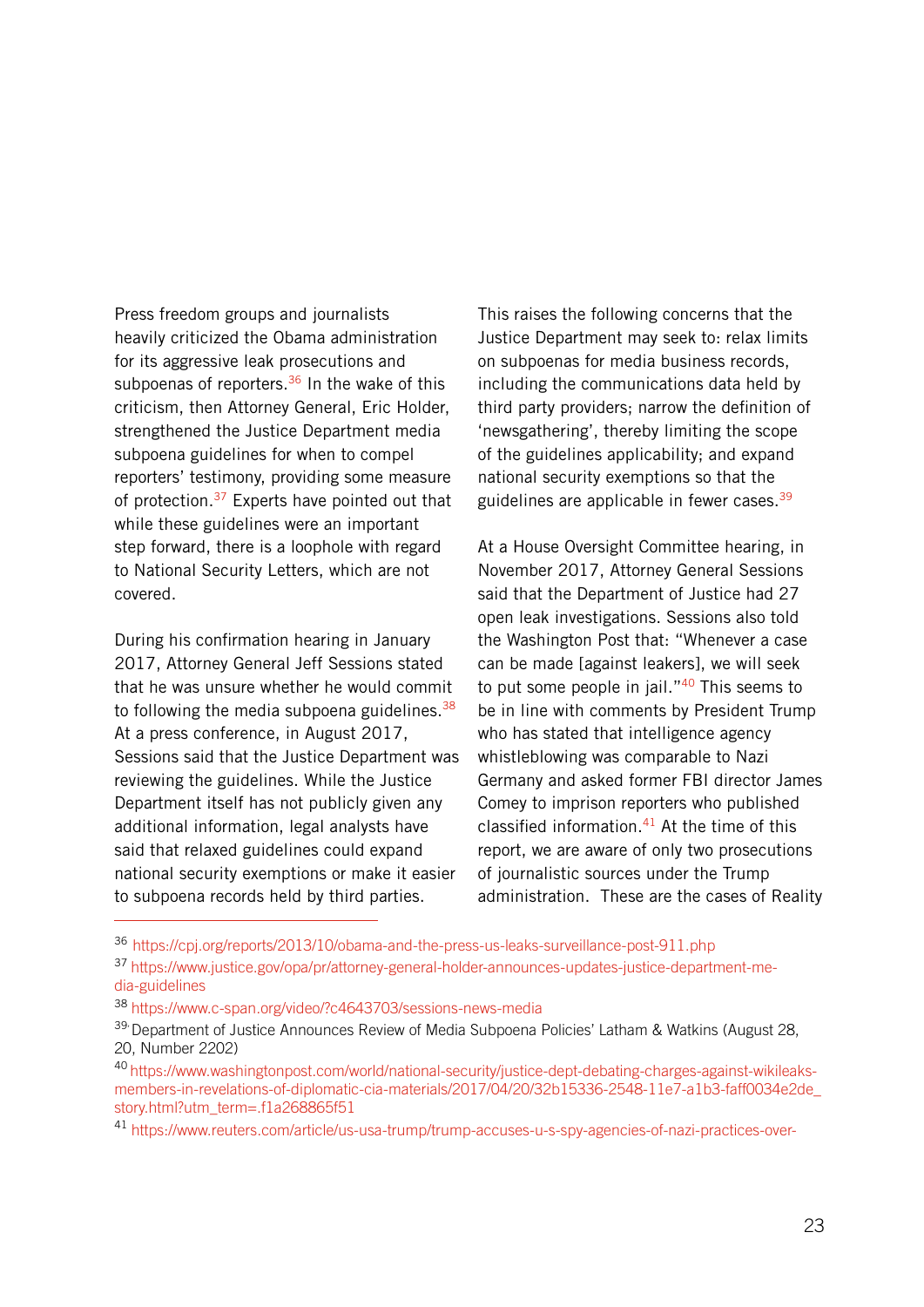Winner, a former NSA contractor accused of leaking information to the Intercept about Russian influence in the election $42$  and Terry J. Albury, a former counterterrorism agent, who leaked documents to show how the FBI mistreated minority communities.<sup>43</sup>

### **3.4. Free flow of information**

Providing public data in a timely manner to reporters is a key tool in ensuring the public's right to know is met. The US has a freedom of information law that should, in principle, make it easier for journalists to uncover information that is of interest to the public. However, there is a longstanding unwillingness by state authorities to comply with freedom of information laws, with extended delays, prohibitive costs, and the use of technological tools preventing the release of public records. Journalists cited a lack of effective independent oversight and inadequate training of public officials as significant hurdles that hinder the proper implementation of freedom of information laws. Against a backdrop of shrinking newsrooms and financial resources for news media, it is even more important for authorities to adhere to both the letter and spirit of FOIA legislation.

*This is not a Trump administration issue.*<br> *This is not a republican democrat issue.*<br> *It's been getting worse and worse for a*<br> *number of years.* This is a lock down *This is not a republican democrat issue. It's been getting worse and worse for a number of years. This is a lock down on information. Open records laws<br>becoming less and less enforceable*<br>Reporter, Columbia, Missouri *becoming less and less enforceable* 

Reporter, Columbia, Missouri

Many journalists regularly make use of the federal FOIA, as well as of state or local laws, to obtain information from government bodies, with a recent analysis finding that 7.6% of requests to federal bodies were made by journalists.<sup>44</sup> Latest statistics recently reported by Associated Press provide insight that in the year ending September 30, 2017, more information requests were denied than previous years.45 We were informed that journalists were frustrated by the processes and the often long delays in response by many bodies, together with the perception that it can be more effective to use informal mechanisms to obtain information. FOIA use is mostly limited to either investigative journalists or those who are working on long term projects. Few media organizations are willing to file lawsuits although that number has increased recently.<sup>46</sup>

<sup>42</sup> [http://www.bbc.com/news/world-us-canada-40168417](http://www.bbc.com/news/world-us-canada-4016841)

<sup>43</sup> [https://www.nytimes.com/2018/04/17/us/politics/fbi-leaker-terry-albury.html?mtrref=www.google.](https://www.nytimes.com/2018/04/17/us/politics/fbi-leaker-terry-albury.html?mtrref=www.google.com) [com](https://www.nytimes.com/2018/04/17/us/politics/fbi-leaker-terry-albury.html?mtrref=www.google.com)

<sup>44</sup> <https://foiamapper.com/who-uses-foia/>

<sup>45</sup><https://apnews.com/714791d91d7944e49a284a51fab65b85>

<sup>46</sup> http://foiaproject.org/2017/05/31/media-seek-records-from-trump-admin/ ; [http://foiaproject.](http://foiaproject.org/2018/01/16/lawsuits-trump-first-year/) [org/2018/01/16/lawsuits-trump-first-year/](http://foiaproject.org/2018/01/16/lawsuits-trump-first-year/)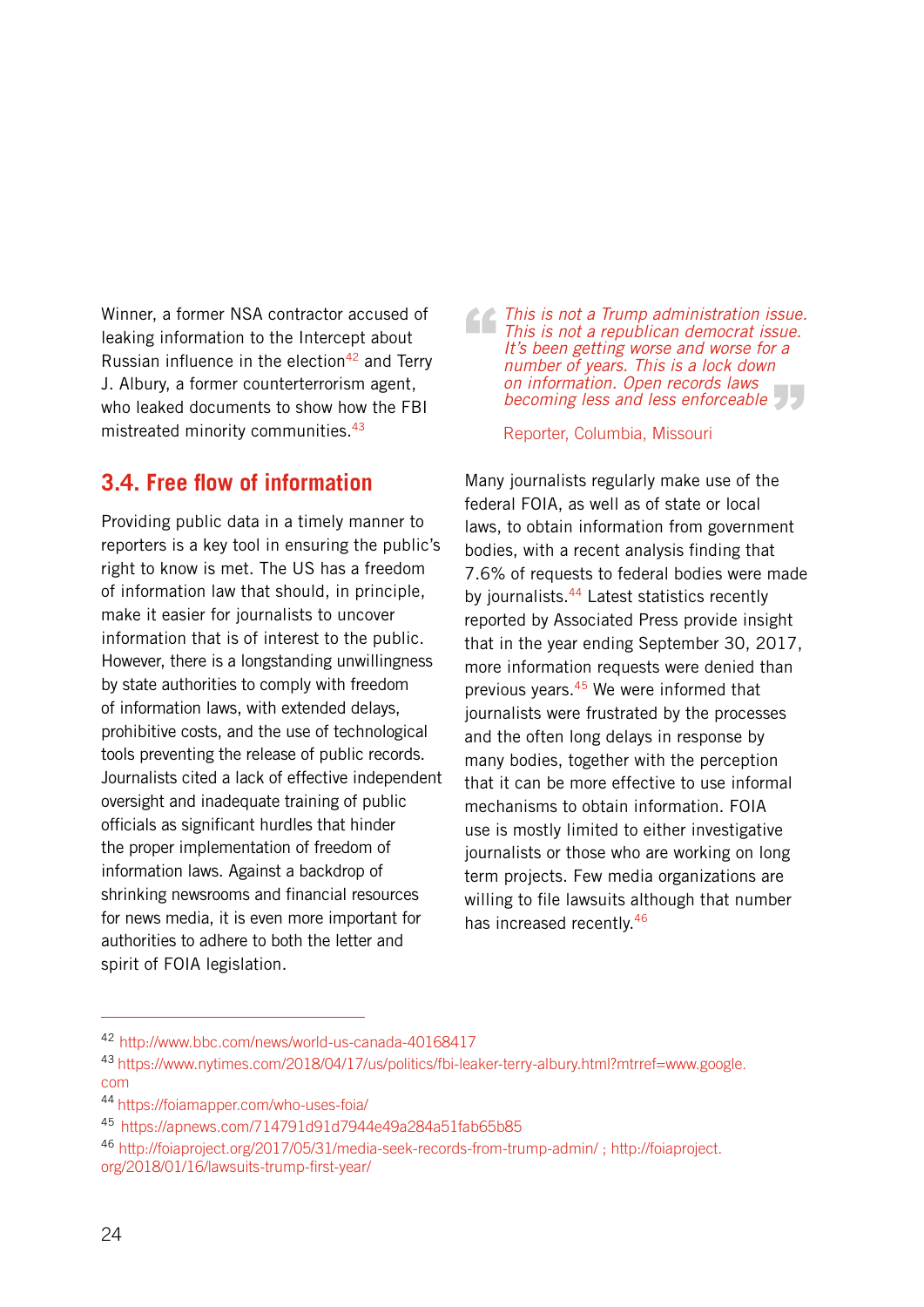*We can fight for records, but we don't want a lawsuit because it costs a lot of*  money.<br>Journalist, St "

Journalist, St. Louis

### The Freedom of Information Act (FOIA)

The US adopted one of the world's first right to information laws, the Freedom of Information Act (FOIA), in 1966. Every US state, the District of Columbia, and most territories, with the notable exception of Puerto Rico, have also adopted laws that give access to information or records held by state bodies.<sup>47</sup> Furthermore, many local entities, including cities and counties have adopted their own open government laws. There are also a number of laws and initiatives relating to providing open data, notably [www.data.gov](https://www.data.gov).

The FOIA, which was the model law for many other countries, has been amended numerous times since its adoption, most recently in 2016.<sup>48</sup> However, it still lacks significant features now commonly found in other countries' equivalent legislation. These include the lack of an effective, independent oversight and appeals body. The Office of Government Information Services (OGIS) in the National Archives provides some oversight and can offer to mediate between requesters and bodies but

its decisions are not binding; appeals must be made to a federal court, making the process slow and expensive. The Department of Justice has the conflicting duties of oversight of the FOIA and defending government bodies against legal appeals. It secretly lobbied against FOIA reforms in 2014.<sup>49</sup> Exemptions are not clear or specific enough, especially relating to national security. This gives authorities overly broad discretion to withhold information. Furthermore, there is no explicit public interest test for exemptions.

The law also lacks effective sanctions for uncooperative agencies and officials who violate requirements to provide information. In the last 20 years, there has been no reported case of a federal official being sanctioned for violating FOIA. At best, requesters can be awarded legal fees and costs. The law also suffers from limited application as it does not apply to the Office of the President, the National Security Council, Congress or the federal courts. Further, it does not apply to private bodies which receive federal funding or conduct public functions, such as private prisons.<sup>50</sup>

<sup>47</sup> <https://www.nfoic.org/coalitions/state-foi-resources/state-freedom-of-information-laws>

<sup>48</sup> https://nsarchive2.gwu.edu//nsa/foialeghistory/legistfoia.htm; FOIA Improvement Act of 2016. [https://](https://www.congress.gov/114/bills/s337/BILLS-114s337enr.xml) [www.congress.gov/114/bills/s337/BILLS-114s337enr.xml](https://www.congress.gov/114/bills/s337/BILLS-114s337enr.xml)

<sup>49</sup> [https://news.vice.com/article/it-took-a-foia-lawsuit-to-uncover-how-the-obama-administration-killed-foia](https://news.vice.com/article/it-took-a-foia-lawsuit-to-uncover-how-the-obama-administration-killed-foia-reform)[reform](https://news.vice.com/article/it-took-a-foia-lawsuit-to-uncover-how-the-obama-administration-killed-foia-reform)

<sup>50</sup> [https://www.citizensforethics.org/press-release/report-calls-for-foia-disclosure-from-private-prison-prof](https://www.citizensforethics.org/press-release/report-calls-for-foia-disclosure-from-private-prison-profiteers)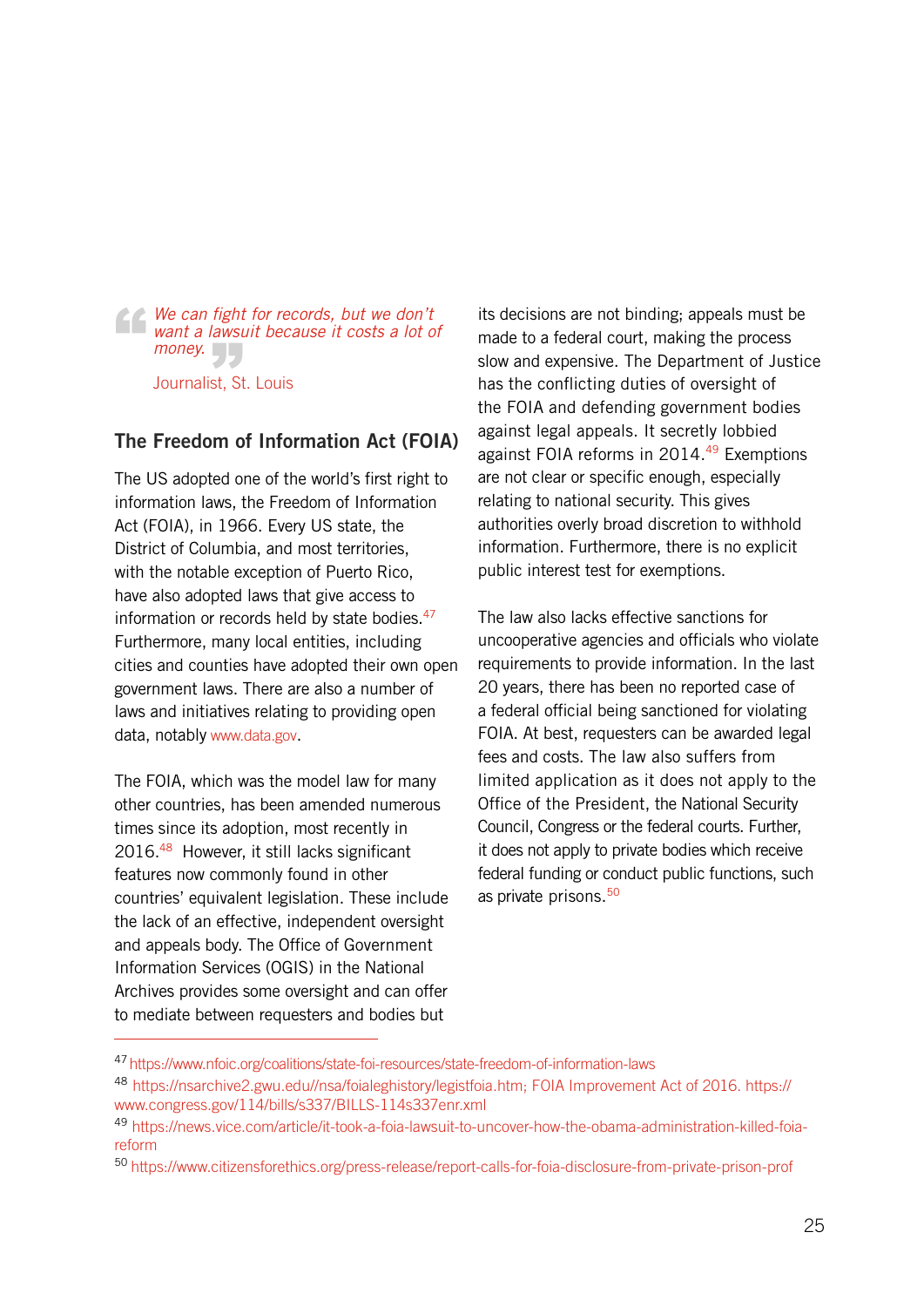### The law in practice

There are significant problems with the law in practice. These include poor agency compliance and significant delays to responses by agencies, often lasting several years, due to agency obstruction and a failure to adequately fund FOIA units. Many agencies have not updated their FOIA regulations to reflect changes in the law, nor implemented appropriate technology to enable compliance. National rules state that journalists receive a fee-waiver, which agencies frequently refuse to acknowledge. The imposition of significant fees for requests is used to dissuade requesters. The Pentagon charged MuckRock \$600 million for search fees on a single request, stating that it would take over 1,700 years to complete the request.<sup>51</sup> The Drug Enforcement Administration charged \$1.4 million to do a search on Mexican drug trafficker Joaquín Guzmán.<sup>52</sup>

There have also been overbroad denials of information in the public interest, especially on issues relating to anti-terrorism practices that affect human rights. These include surveillance, CIA self-reporting on torture practices, and requests for evidence supporting claims that whistleblowers have harmed national security. Additionally, both federal and state officials have used private communication technologies to avoid data retention on state administered systems and servers, including instant messaging applications and external email servers. Notable examples include Hilary Clinton when Secretary of State and the Governor of Missouri, Eric Greitens.<sup>53</sup> Since the mission, Geitens has amended the administration's policy on use of private messaging application.54

*FOIA is a joke [because there are no penalties or enforcement] penalties or enforcement]*

Data journalist, St. Louis

<sup>51</sup> <https://www.muckrock.com/news/archives/2016/feb/26/biggest-foia-fee-all-time/>

<sup>52</sup> [https://www.muckrock.com/news/archives/2015/feb/05/dea-wants-14-million-it-will-begin-processing](https://www.muckrock.com/news/archives/2015/feb/05/dea-wants-14-million-it-will-begin-processing-requ/)[requ/](https://www.muckrock.com/news/archives/2015/feb/05/dea-wants-14-million-it-will-begin-processing-requ/)

<sup>53</sup> https://www.openthegovernment.org/node/5453; https://unredacted.com/2018/01/18/presidential-records-act-lawsuit-targets-white-houses-disappearing-messaging-apps-frinformsum-1-18-2018/

<sup>54</sup> [http://www.stltoday.com/news/local/crime-and-courts/greitens-mostly-forbids-text-deleting-app-use-his-of](http://www.stltoday.com/news/local/crime-and-courts/greitens-mostly-forbids-text-deleting-app-use-his-office-says/article_f2269d6f-eb2c-5330-98bb-85630fe9535d.html)[fice-says/article\\_f2269d6f-eb2c-5330-98bb-85630fe9535d.html](http://www.stltoday.com/news/local/crime-and-courts/greitens-mostly-forbids-text-deleting-app-use-his-office-says/article_f2269d6f-eb2c-5330-98bb-85630fe9535d.html)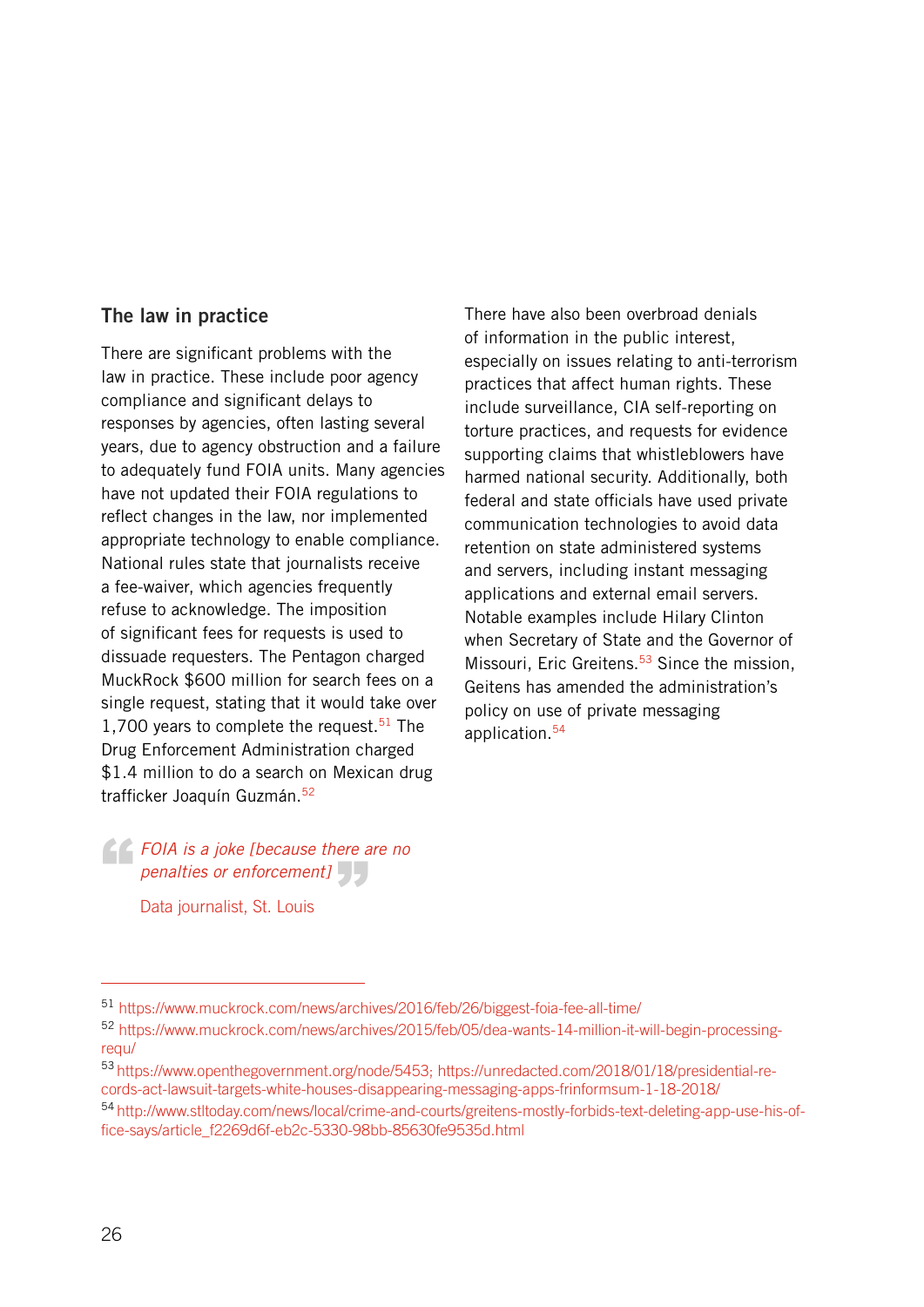Over the past year, new issues have emerged.<sup>55</sup> These include the disappearance of data from government websites, particularly information related to the environment, climate change, or LGBTQI+ issues. $56$  Trump's refusal to release his tax records, which every other president had done for the past forty years, and his reported request that White House staff sign of non-disclosure agreements<sup>57</sup> also sets a negative precedent, as does the refusal to release the logs of people meeting with White House officials and the official schedules of members of the Cabinet. There are also reports of increased secrecy at government agencies, notably Immigration and Customs Enforcement and the Environmental Protection Agency.58

### **3.5 Deteriorating rhetoric**

*People feel more empowered to tell us that they don't trust us, believe us. It's not anything that's organized. It's pushback against what we represent.*<br>Reporter, Houston "

Reporter, Houston

Intimidation of journalists takes various forms of offline and online harassment, including physical assault, defamation, psychological abuse, and sexual harassment. The journalists we met agreed that the negative public rhetoric about the press was feeding into an increased public antipathy towards media workers, including social media posts that denigrate, harass or even threaten journalists.

### Trump's attacks on the media

A number of journalists noted that negativity towards the press was evident before Trump's election. However, the inauguration of Trump has marked a sea change; the most prominent intimidation of journalists has come from the President and his aides. Executive Editor of the Washington Post, Marty Baron has observed that since Trump declared his candidacy in 2015 he has posted more than 1.000 tweets castigating the press. $59$  In a speech on February 24 2017,<sup>60</sup> the President berated the media as "the enemy of the people", a phrase which news organisations reported is more commonly associated with former Soviet leader Joseph Stalin and other

<sup>55</sup> <https://sunlightfoundation.com/2018/01/24/under-trump-u-s-government-moves-from-open-to-closed/>

<sup>56</sup> [https://www.openthegovernment.org/node/5427;](https://www.openthegovernment.org/node/5427) [https://thinkprogress.org/disappearing-da](https://thinkprogress.org/disappearing-data-2d806ddc4388)[ta-2d806ddc4388;](https://thinkprogress.org/disappearing-data-2d806ddc4388) <https://www.datarefuge.org>

<sup>57</sup> [https://www.washingtonpost.com/opinions/trump-wont-release-his-ndas-thats-secrecy-in-the-service-of](https://www.washingtonpost.com/opinions/trump-wont-release-his-ndas-thats-secrecy-in-the-service-of-secrecy/2018/03/22/d6d2c9b0-2e0a-11e8-8ad6-fbc50284fce8_story.html?utm_term=.372ab0ffb3bb)[secrecy/2018/03/22/d6d2c9b0-2e0a-11e8-8ad6-fbc50284fce8\\_story.html?utm\\_term=.372ab0ffb3bb](https://www.washingtonpost.com/opinions/trump-wont-release-his-ndas-thats-secrecy-in-the-service-of-secrecy/2018/03/22/d6d2c9b0-2e0a-11e8-8ad6-fbc50284fce8_story.html?utm_term=.372ab0ffb3bb) <sup>58</sup> <https://www.openthegovernment.org/node/5587>

<sup>59</sup> https://www.cjr.org/united\_states\_project/trump-twitter-spreadsheet-press-attacks.php

<sup>&</sup>lt;sup>60</sup> https://pressfreedomtracker.us/all-incidents/trump-calls-fake-news-enemy-people/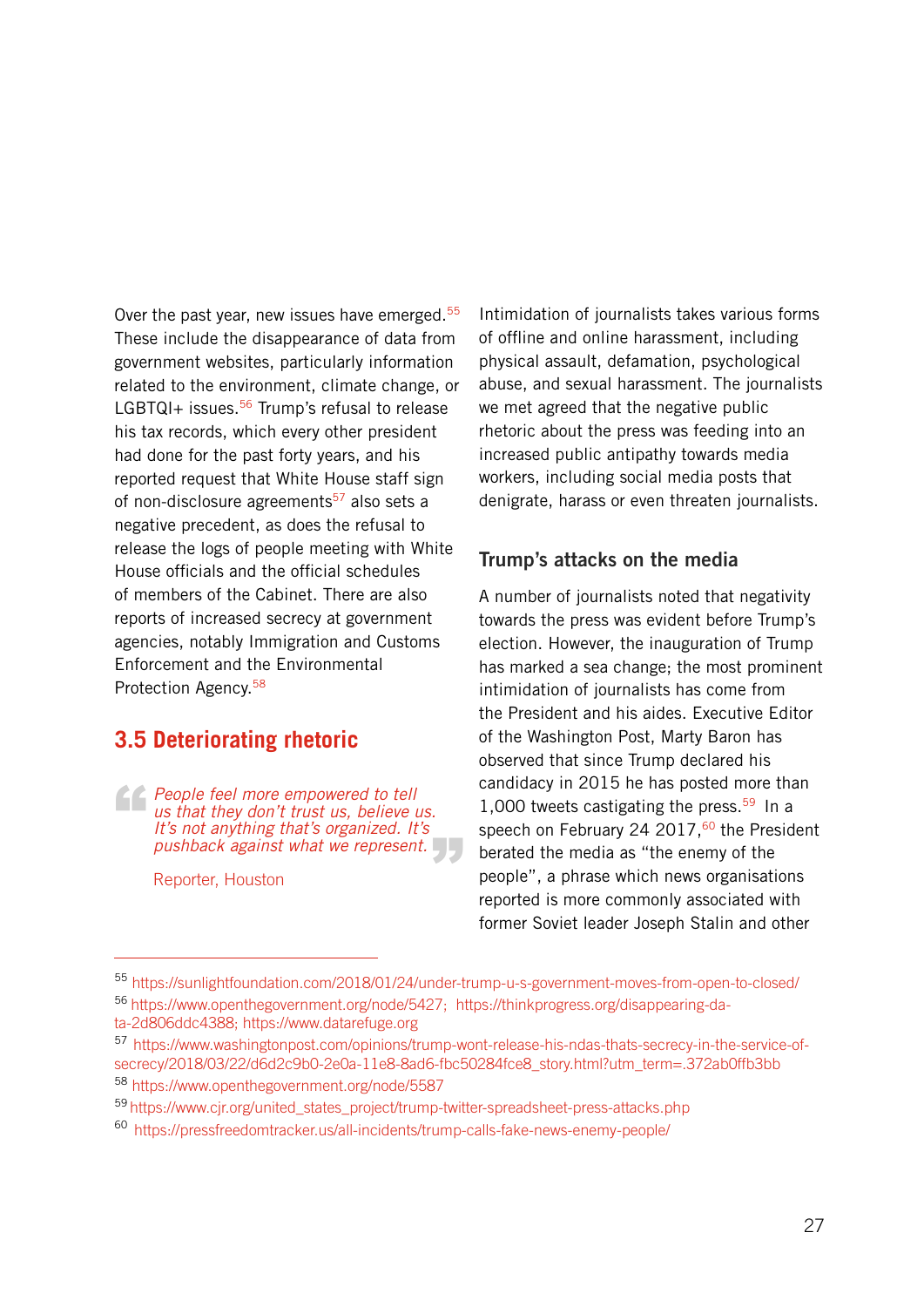dictators.61 Since his election, Trump's official spokespeople have repeatedly attacked journalists and aggressively defended false statements made by the President.

In tweets from his personal account, Trump has repeatedly called established news organizations, including the Washington Post, The New York Times, NBC news, CNN and ABC, 'failing' and purveyors of 'fake news'. Journalists who publicly challenge the Trump narrative have been labelled 'enemies of the American people' and repeatedly mocked on social media. Retweets, from the President's Twitter account have included at least three violent memes targeting CNN.<sup>62</sup> CNN correspondent Jim Acosta was removed from the Oval Office, in January 2018, after asking the President about his reported comments about immigrants from "shithole" countries.<sup>63</sup>

Lynne Patton, a senior official in [Donald](http://www.independent.co.uk/topic/donaldtrump)  [Trump](http://www.independent.co.uk/topic/donaldtrump)'s Department of Housing and Urban Development branded political reporter April Ryan "Miss Piggy" and a "bankrupt blogger" in a tweet in January 2018. Patton later apologised and deleted the tweet. $64$ 

In January 2018, Ryan and Acosta both told an event at the Newseum, that they had received death threats because of their work as journalists, something which they say had not happened prior to the current administration.

These are really, really dishonest people and they are bad people and I really think they don't like our country. I really *and they are bad people and I really think they don't like our country. I really believe that.* <sup>65</sup><br>Trump to a rally in P

Trump to a rally in Phoenix, Arizona August 2017

Abuse from the President may have led to self-censorship and has broader implications for the trust of the media by some of the population. However, this rhetoric also appears to have galvanized the energy and resources of many media outlets and journalists.

<sup>61</sup> <https://www.nytimes.com/2017/02/26/world/europe/trump-enemy-of-the-people-stalin.html>

<sup>&</sup>lt;sup>62</sup> This has included the Trump wrestling video, a train running over a man with CNN logo superimposed on his face, blood spatter and CNN logo on bottom of Trump's shoe

<sup>63</sup> https://www.independent.co.uk/news/world/americas/us-politics/donald-trump-jim-acosta-cnn-oval-officeimmigration-questions-shithole-haiti-african-a8163296.html

<sup>&</sup>lt;sup>64</sup> [https://www.huffingtonpost.com/entry/lynne-patton-april-ryan\\_us\\_5a6950e8e4b0022830094106](https://www.huffingtonpost.com/entry/lynne-patton-april-ryan_us_5a6950e8e4b0022830094106)

<sup>65</sup> <https://chicagotonight.wttw.com/2017/08/28/trump-says-most-media-dishonest-people-who-don-t-america>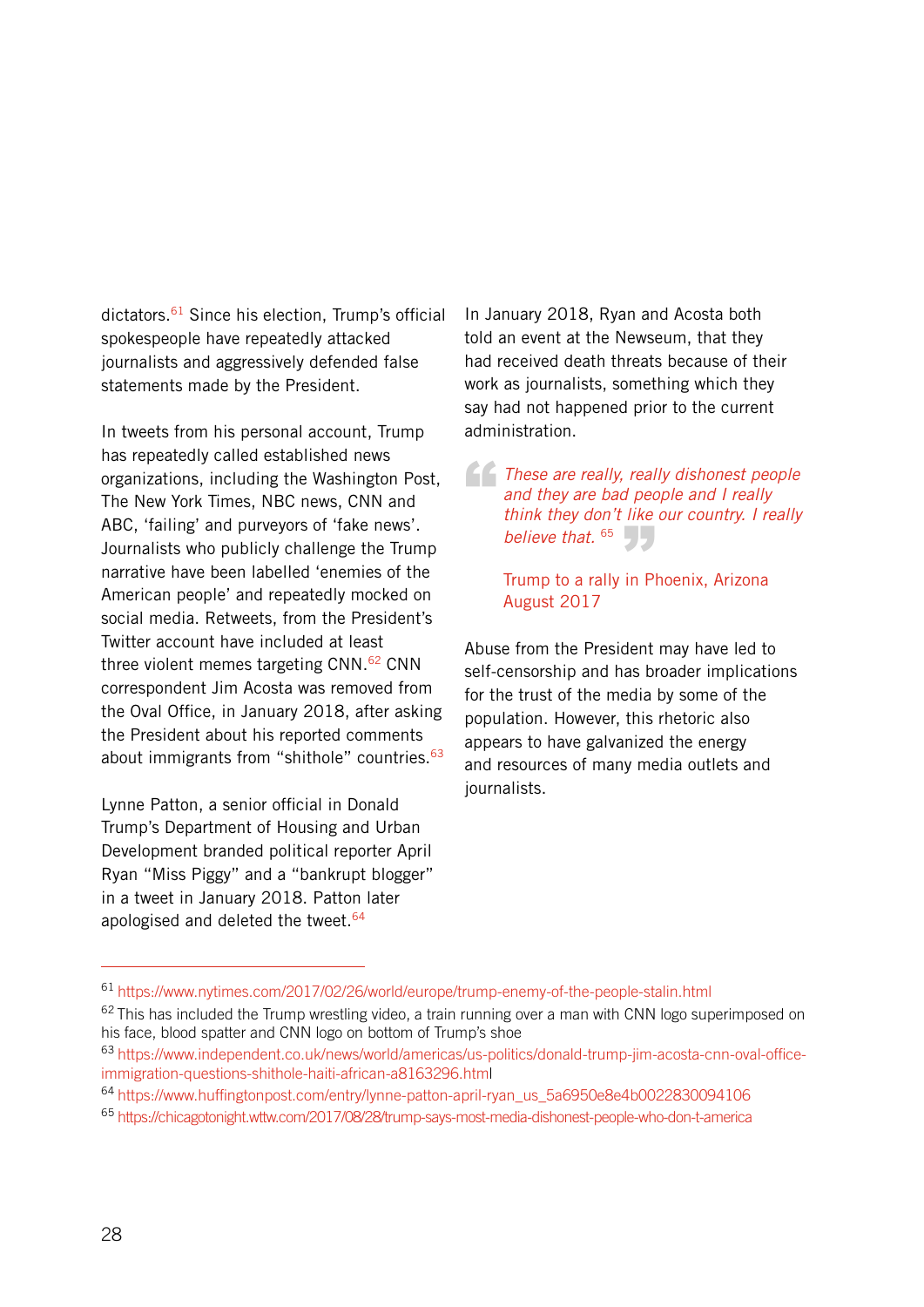### Abuse from the public

The open attacks on the press by the President create an environment in which both officials and the public feel emboldened to denigrate reporters personally. The delegation was concerned that this is feeding into an environment in which threats are considered a routine part of journalists' everyday lives.

One reporter in Houston told us that she received disparaging emails when she wrote about immigration, nothing that most came from outside Houston. Another said, "*I am active on Twitter. I have received quite negative feedback [such as] 'They should fire you.' You don't who the person is. In the last year and a half, it has increased. Things I never received before.*"

Another reporter said that she received threats on Facebook after she worked on a series about a local community affected by Hurricane Harvey. "*They were armchair threats. I have kids, so of course I'm concerned. But, ultimately, you suck it up and hope it goes away. And it did. There are lots of reporters out there they cover topics much worse than this situation and that have to deal with this on a regular basis, but this situation is a rarity.*"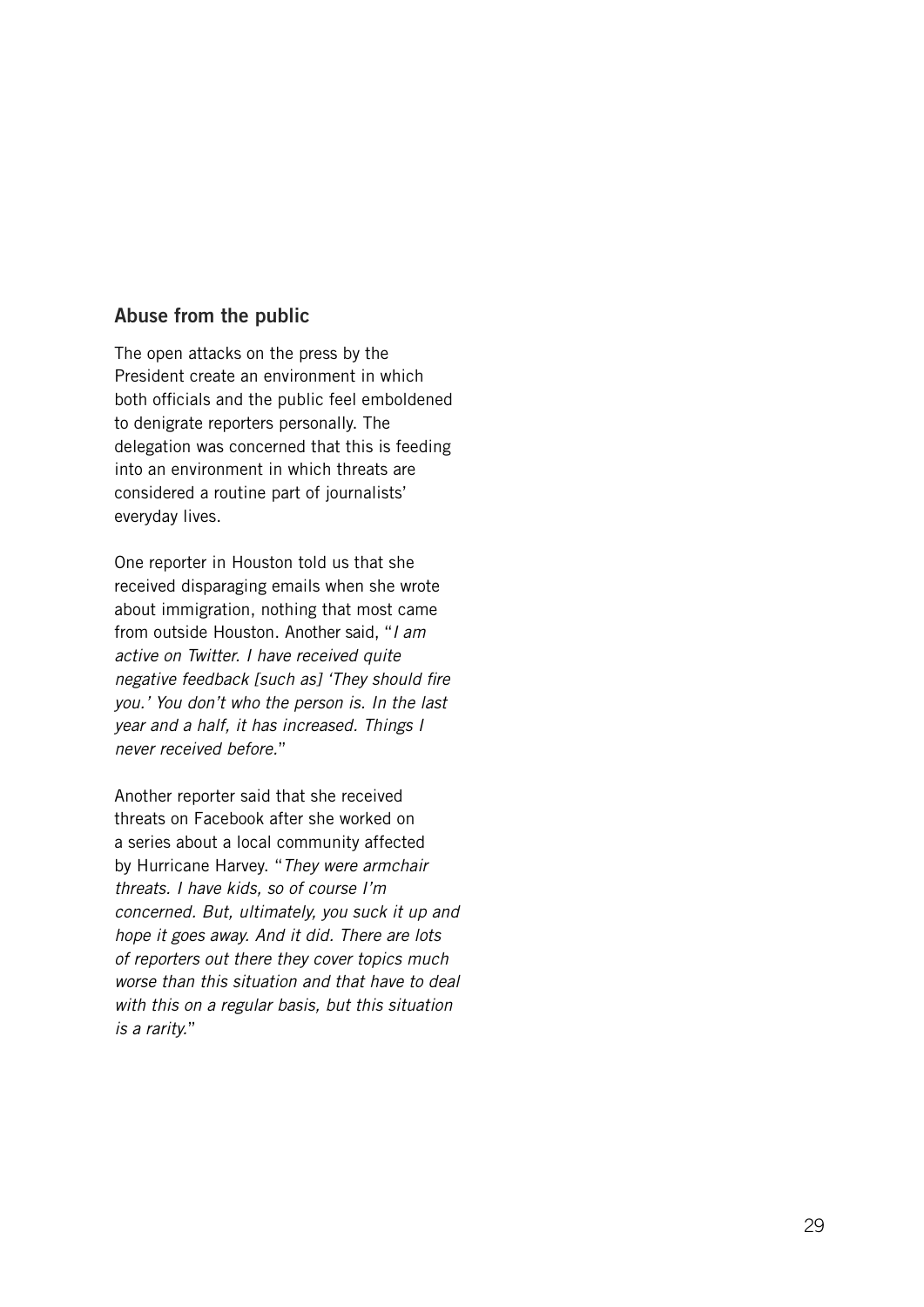# <span id="page-27-0"></span>**4. Local Media**

The mission visited Missouri and Texas and met with journalists and state officials to gain a more in-depth understanding of the challenges facing local media in the US. We also met remotely with journalists from Illinois and Wisconsin. We found that an already adverse environment for local journalists had worsened in the year since Trump's inauguration.

Hostility to the press at the national level appears to have emboldened state officials to use harmful rhetoric and is contributing to a polarization of public attitudes towards the press. Missouri Governor, Eric Greitens, has called the media 'fake news', refused interviews and allegedly used software that immediately erases cell phone messaging chats.<sup>66</sup> In St. Louis, the delegation heard about the case of former Sheriff David Clarke who posted in a tweet, in December 2017. that the "the lying lib media" should be punched in the nose and made to "taste their own blood."67

We also found examples in which the local public appeared to emulate Trump's rhetoric toward the media. The journalists we met were split on how the national discourse has affected their daily reporting, with some seeing it as simply one factor in an already difficult environment. Journalists in Texas

and Missouri stressed that this was not a new phenomenon but rather an acceleration of existing trends of public mistrust and political obstruction of the press. They also perceived a notable difference between public attitudes that were identified as local and those that were identified as national.

*What happens in Missouri is almost identical to what happens at the nat level. The governor has adopted a identical to what happens at the national level. The governor has adopted a mantra of fake news and making news*  media the enemy<br>Reporter, St. Louis *Reporter, St. Louis*

### Economic uncertainty

Hostility towards the media comes as some local and state media outlets have been hit hard by changing economic conditions. In some outlets declining revenues had reduced reporting ranks by two-thirds. One Wisconsin editor said some public meetings go uncovered, leaving the public uninformed about the use of tax dollars. In Texas, there has been a general clampdown on public information of their major chemical and oil industries in the name of 'security'.

Furthermore, proposed legislation in some states would shift mandated paid public notices to government websites, making the

<sup>66</sup> <https://statescoop.com/missouri-gov-greitens-bans-public-business-on-encrypted-messaging-app-confide> 67 https://www.usatoday.com/story/news/politics/onpolitics/2017/12/31/punch-them-nose-former-sheriff-david-clarke-says-news-media/993085001/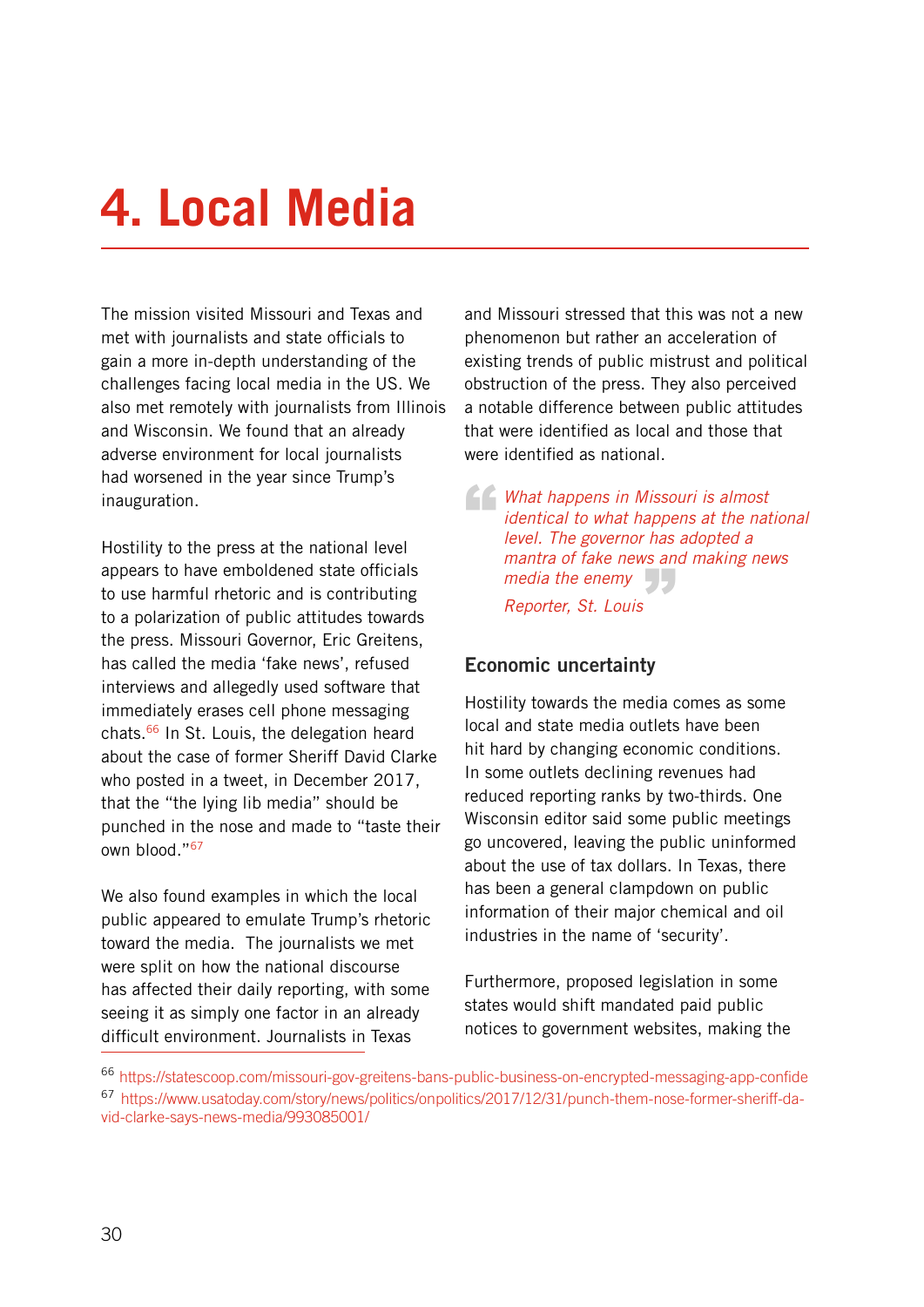information harder to find and potentially exacerbating the media's economic woes, especially at small community newspapers. It was noted that authorities might use public notice revenues as a means to influence editorial content. Local media and city newspapers typically have not received the bump in funding and subscriptions that bolstered some national papers after Trump's election. The lack of financial resources can make it harder to respond robustly when politicians deny access.

[heading a]Increased interest in journalism In Missouri, we heard that there seems to be a surge in students who are interested in journalism, which may be partly the result of the political environment. It was reported that students are also talking about journalism more broadly, whether investigative, data, or documentary journalism.

### Journalism on a see-saw

In Texas, we found that the state of independent journalism was seen by many media workers as being at a pivotal point, with one journalist using the phrase "on a see-saw" to explain how economic pressures were weighing on decisions to cover stories. One journalist brought up self-censorship when explaining considerations over whether it is worth pursuing a particular story. We are concerned that, if unchecked, the robustly independent media culture encountered

in Texas and other states potentially could start to accommodate financial and political interests, which would be detrimental to press freedom.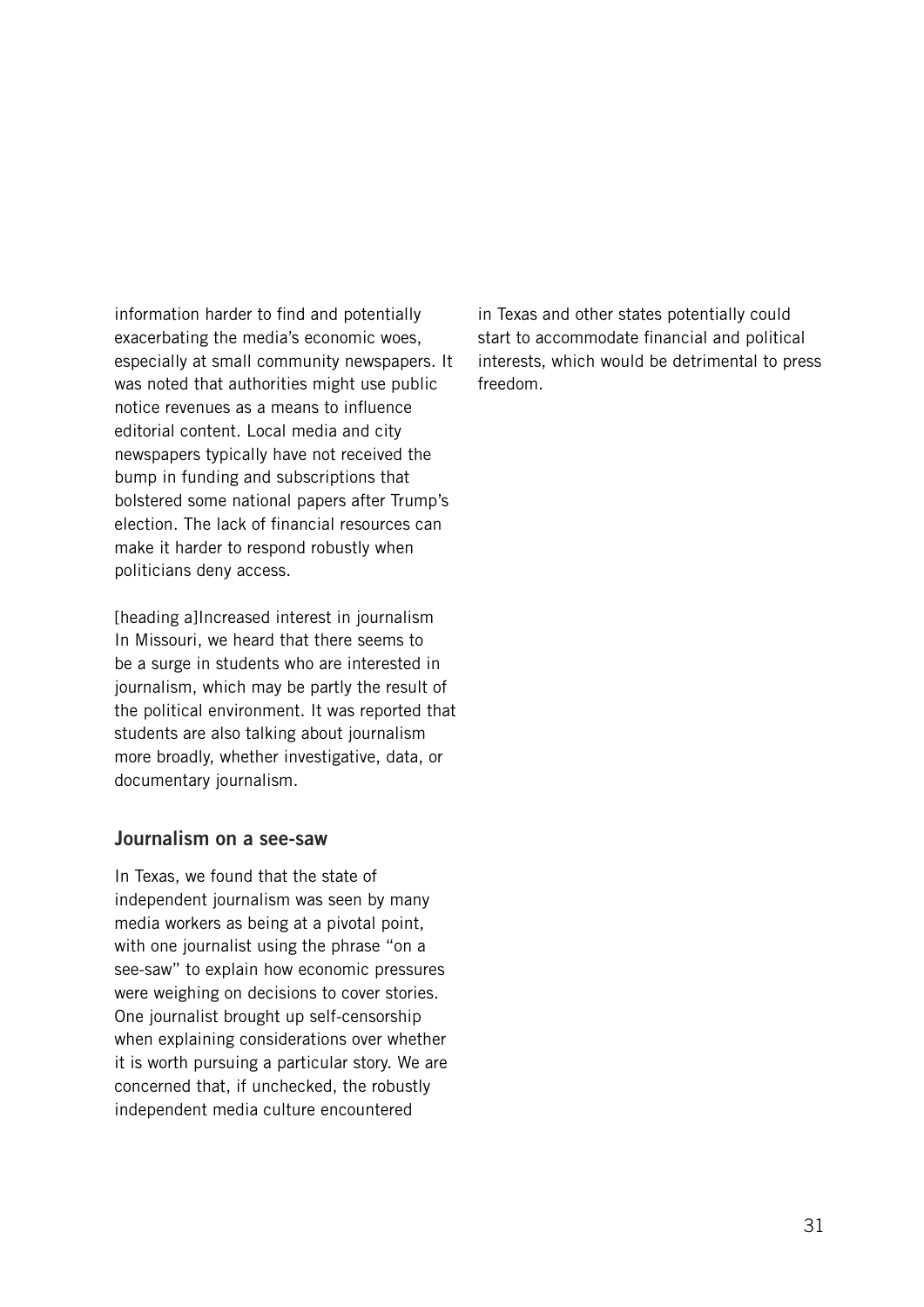# <span id="page-29-0"></span>**5. Recommendations**

### **Protests and public events**

- 1. Federal, state and local authorities need to clearly and publicly reconfirm the rights of journalists and media workers in covering and reporting on protests and public events;
- 2. Law enforcement officers needs to be trained on the rights of protesters and journalists covering demonstrations, rallies and other public events and receive regular training in this area; those who infringe these rights held accountable for their actions;
- 3. Journalists should be trained on their rights, possible risks and strategies to mitigate these risks when covering protest and public events. Training should cover mental health and support should be provided to address any trauma journalists and media workers may suffer.

### **Crossing the border**

4. Federal authorities should adopt draft CBP guidelines (Addendum 1) on secondary searches of journalists and their devices, which has been provided to the Department of Homeland Security and Customs and Border Protection by RSF, CPJ, and the ACOS Alliance;

- 5. The 2009 internal CBP directive should be expanded to provide at least the same protections to journalists as are provided to individuals claiming attorney-client privilege;
- 6. Any proposal to require the provision of social media handles or log-in information to online accounts as a condition of entry to the US should be removed;
- 7. Training should be provided to border agents on press freedom and the rights of journalists;
- 8. Information should be made publicly available on how many journalists have been detained at the border and filed complaints.

### **Source protection**

- 9. The authorities should publicly recognize the importance of whistleblowing and source protection in order to expose wrongdoing and corruption;
- 10. The Department of Justice should publicly announce that it will not seek to change the media subpoena guidelines, but rather ensure their enforcement.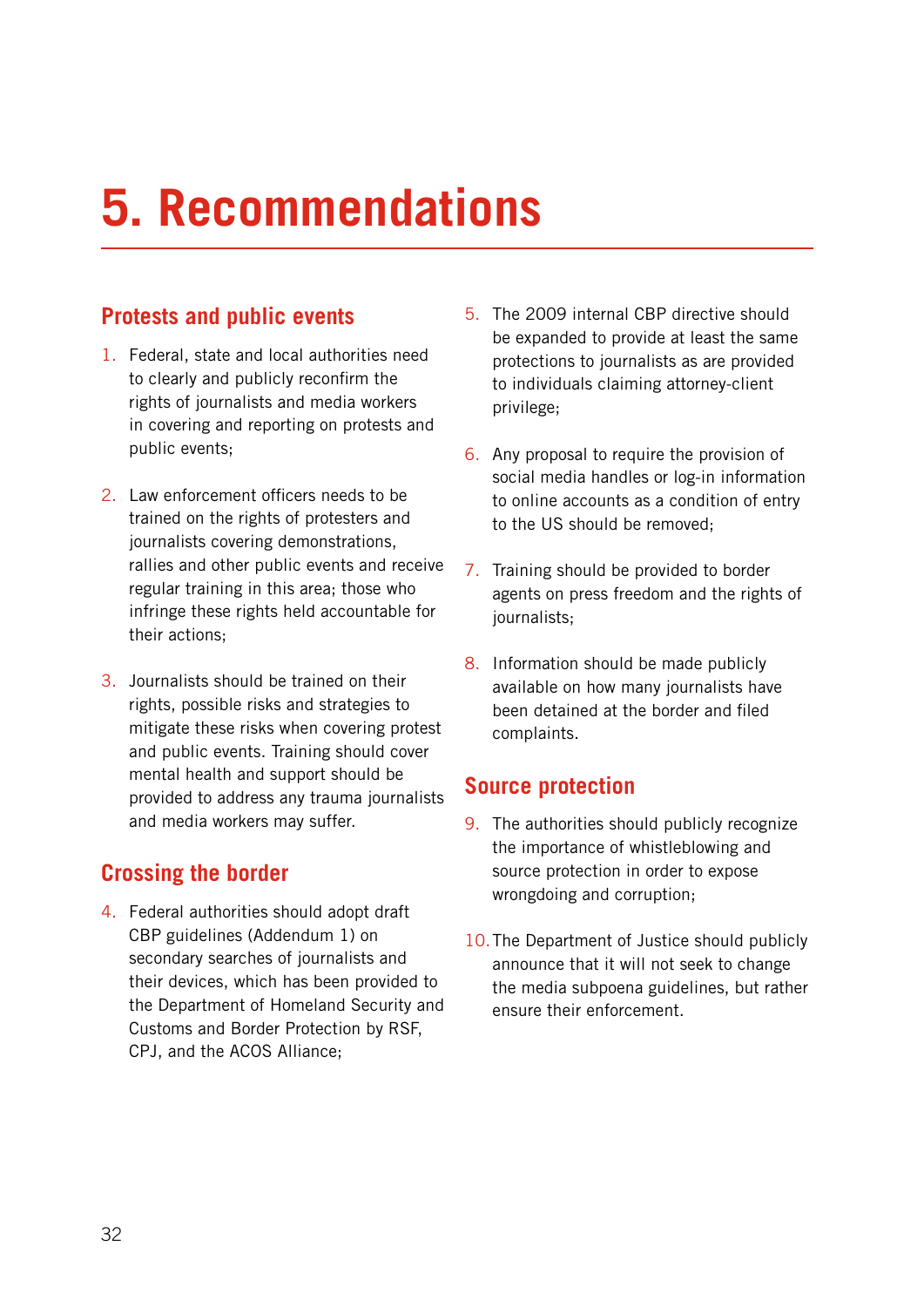### **Free flow of information**

- 11.Federal and state agencies should provide sufficient funding and training to ensure the efficient and rapid processing of requests in compliance with the spirit and letter of FOIA;
- 12. National rules that journalists receive a fee waiver should be fully and consistently respected by federal and state agencies;
- 13.Public officials should not use private communication channels, servers, and technologies to avoid retention of information in the public interest and subject to FOIA;
- 14.The media community should work together on strategic litigation to challenge denied or obstructed FOIA requests;
- 15.Federal and state FOIA legislation should be reviewed and reformed to include:
	- a.Effective, independent oversight and appeal bodies;
	- b.Clear, legitimate, and narrow exemptions which include a public interest test, particularly for exemptions relating to national security;
	- c. Effective sanctions for uncooperative agencies and officials.

### **Deteriorating rhetoric**

- 16.Public officials should desist from attacks on journalists and cease the blanket use of the term 'fake news' to discredit journalism;
- 17.Newsrooms should adopt security and safety protocols for dealing with online harassment.